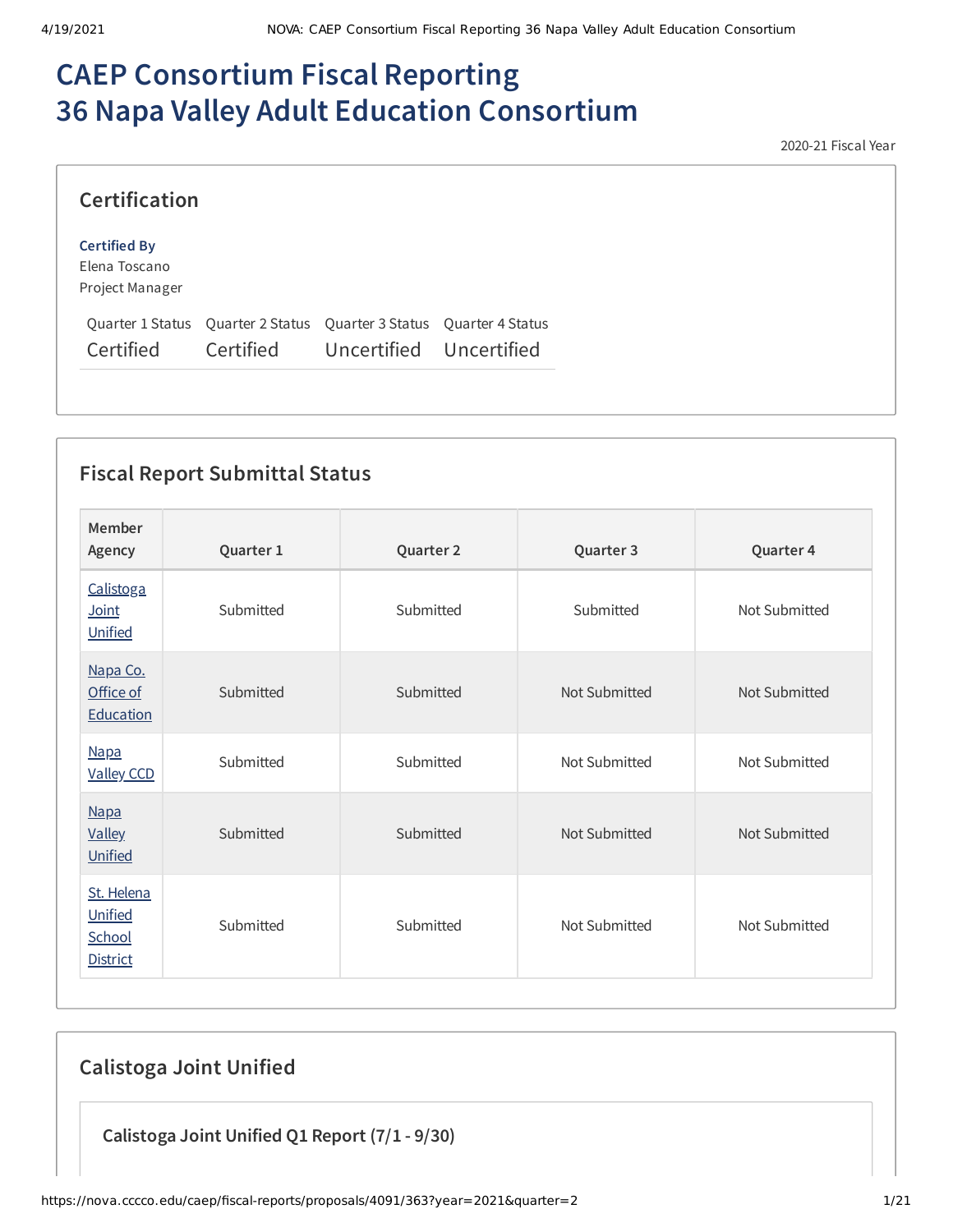| <b>Object Code</b>                                     | Year to<br>Date (YTD)<br>Expenditure | <b>YTD</b><br>Forecast | $\frac{0}{0}$<br>Expended<br>of YTD<br>Forecast | Project<br><b>Budget</b> | $\frac{0}{0}$<br>Expended<br>of Overall<br><b>Budget</b> | <b>Budget</b><br><b>Remaining</b> |
|--------------------------------------------------------|--------------------------------------|------------------------|-------------------------------------------------|--------------------------|----------------------------------------------------------|-----------------------------------|
| 1000 - Instructional Salaries                          | \$7,216                              | \$0                    | 100%                                            | \$28,864                 | 25%                                                      | \$21,648                          |
| 2000 - Non-Instructional<br><b>Salaries</b>            | \$0                                  | \$0                    | 100%                                            | \$0                      | 100%                                                     | \$0                               |
| 3000 - Employee Benefits                               | \$1,510                              | \$0                    | 100%                                            | \$6,038                  | 25.01%                                                   | \$4,528                           |
| 4000 - Supplies and Materials                          | \$0                                  | \$0                    | 100%                                            | \$0                      | 100%                                                     | \$0                               |
| 5000 - Other Operating<br><b>Expenses and Services</b> | \$0                                  | \$0                    | 100%                                            | \$0                      | 100%                                                     | \$0                               |
| 6000 - Capital Outlay                                  | \$0                                  | \$0                    | 100%                                            | \$0                      | 100%                                                     | \$0                               |
| 7000 - Other Outgo                                     | \$0                                  | \$0                    | 100%                                            | \$0                      | 100%                                                     | \$0                               |
| <b>Indirect Costs</b>                                  | \$0                                  | \$0                    | 100%                                            | \$0                      | 100%                                                     | \$0                               |
| <b>Totals</b>                                          | \$8,726                              | \$0                    | 100%                                            | \$34,902                 | 25%                                                      | \$26,176                          |

Salaries and benefits for staff teaching ESL and HSD programs provided by Napa Valley Adult Ed.

**Status** Submitted

## **Calistoga Joint Unified Q2 Report (10/1 - 12/31)**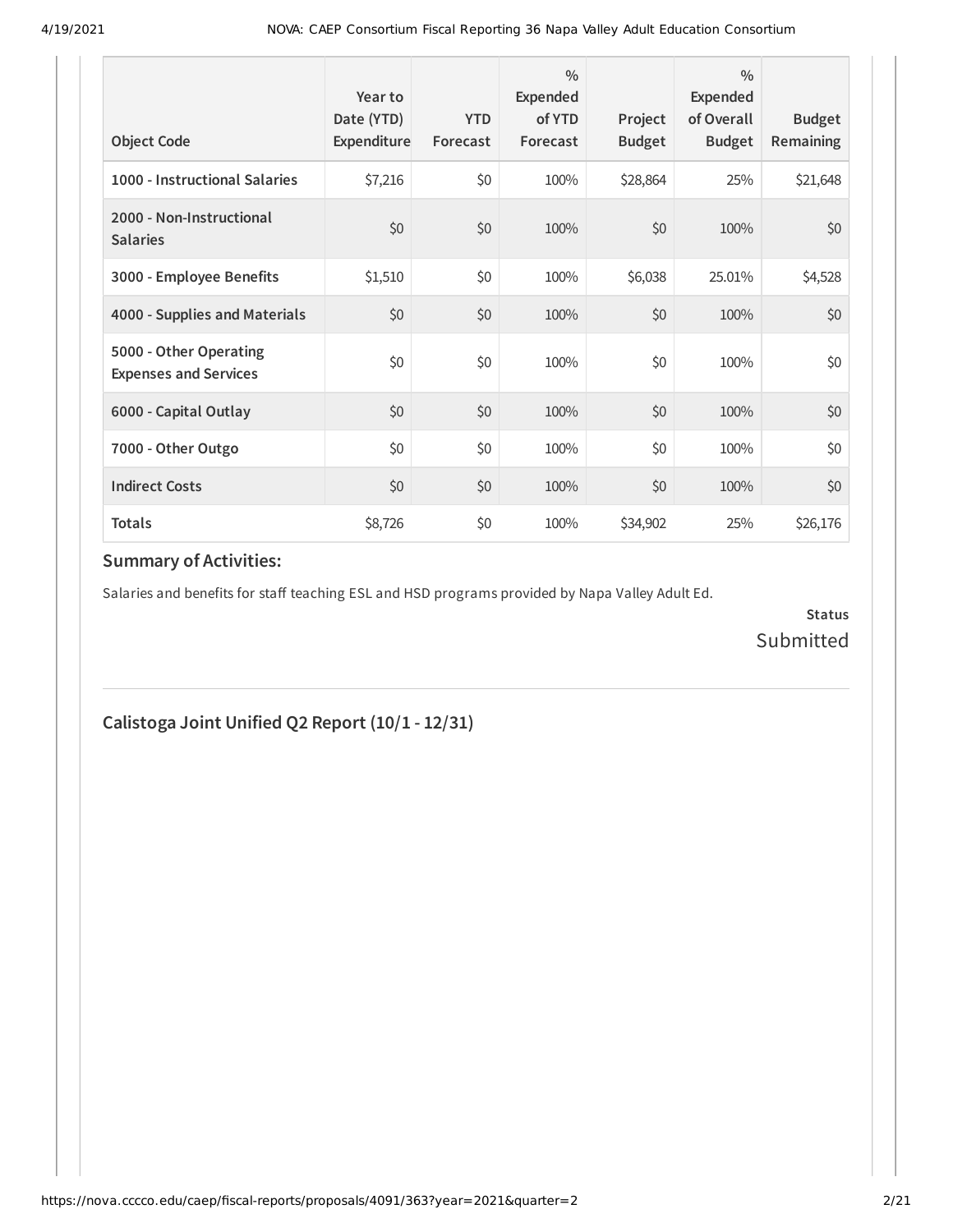| <b>Object Code</b>                                     | Year to<br>Date (YTD)<br>Expenditure | <b>YTD</b><br>Forecast | $\frac{0}{0}$<br>Expended<br>of YTD<br>Forecast | Project<br><b>Budget</b> | $\frac{0}{0}$<br>Expended<br>of Overall<br><b>Budget</b> | <b>Budget</b><br>Remaining |
|--------------------------------------------------------|--------------------------------------|------------------------|-------------------------------------------------|--------------------------|----------------------------------------------------------|----------------------------|
| 1000 - Instructional Salaries                          | \$14,432                             | \$0                    | 100%                                            | \$28,864                 | 50%                                                      | \$14,432                   |
| 2000 - Non-Instructional<br><b>Salaries</b>            | \$0                                  | \$0                    | 100%                                            | \$0                      | 100%                                                     | \$0                        |
| 3000 - Employee Benefits                               | \$3,019                              | \$0                    | 100%                                            | \$6,038                  | 50%                                                      | \$3,019                    |
| 4000 - Supplies and Materials                          | \$0                                  | \$0                    | 100%                                            | \$0                      | 100%                                                     | \$0                        |
| 5000 - Other Operating<br><b>Expenses and Services</b> | \$0                                  | \$0                    | 100%                                            | \$0                      | 100%                                                     | \$0                        |
| 6000 - Capital Outlay                                  | \$0                                  | \$0                    | 100%                                            | \$0                      | 100%                                                     | \$0                        |
| 7000 - Other Outgo                                     | \$0                                  | \$0                    | 100%                                            | \$0                      | 100%                                                     | \$0                        |
| <b>Indirect Costs</b>                                  | \$0                                  | \$0                    | 100%                                            | \$0                      | 100%                                                     | \$0                        |
| <b>Totals</b>                                          | \$17,451                             | \$0                    | 100%                                            | \$34,902                 | 50%                                                      | \$17,451                   |

Salaries and benefits for staff teaching ESL and HSD programs provided by Napa Valley Adult Ed.

**Status** Submitted

## **Allocation Year Closeout: 2018-19**

I have reviewed the financial reports for my agency and confirm that all funds for this allocation year have been spent.

**2018-19 Reverted Funds:**

\$0

**2018-19 Status** Closed

**Submitting Authority**

Maureen Hester, Director of Business Services

**Calistoga Joint Unified Q3 Report (1/1 - 3/31)**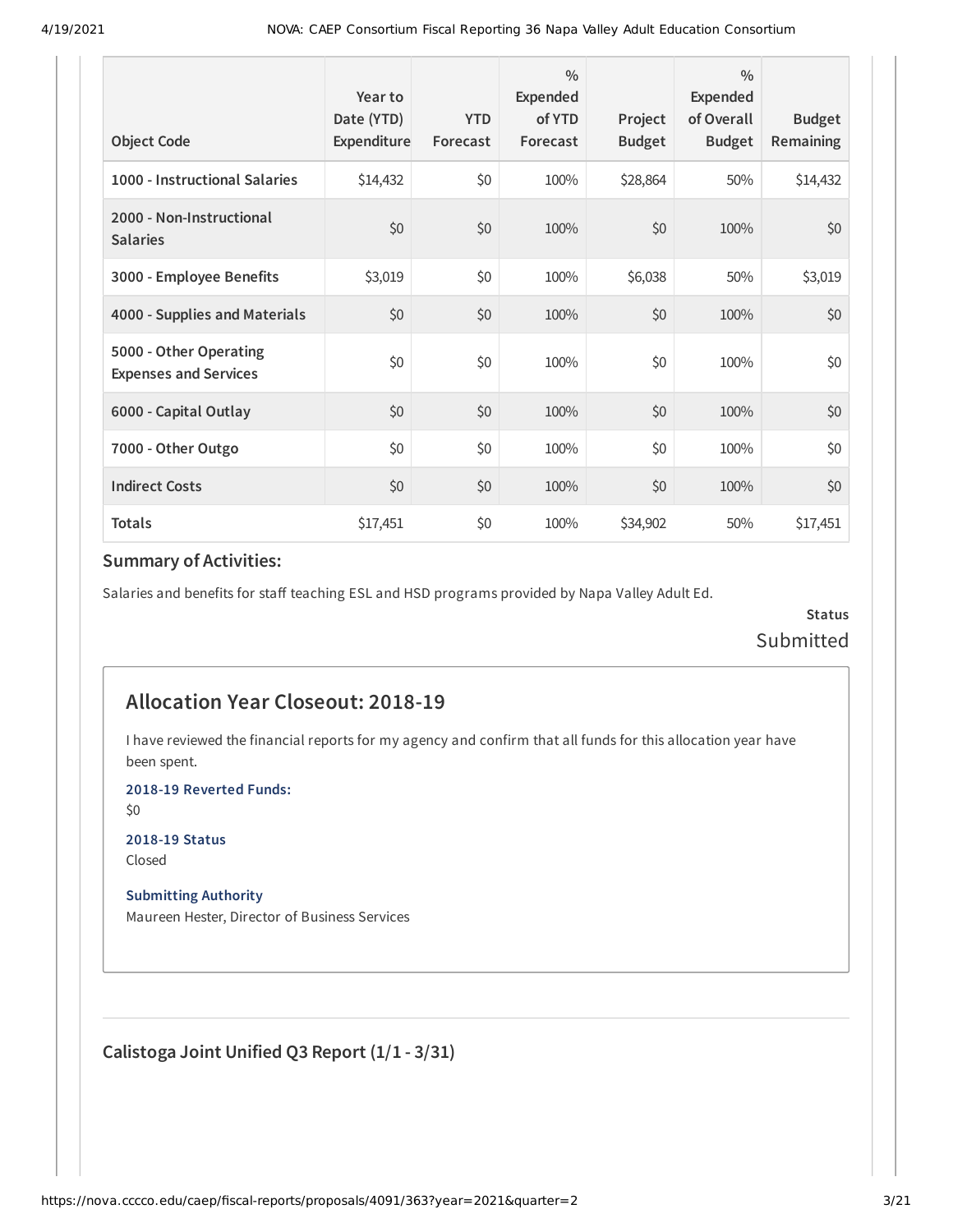| <b>Object Code</b>                                     | Year to<br>Date (YTD)<br>Expenditure | <b>YTD</b><br>Forecast | $\frac{0}{0}$<br>Expended<br>of YTD<br>Forecast | Project<br><b>Budget</b> | $\frac{0}{0}$<br>Expended<br>of Overall<br><b>Budget</b> | <b>Budget</b><br><b>Remaining</b> |
|--------------------------------------------------------|--------------------------------------|------------------------|-------------------------------------------------|--------------------------|----------------------------------------------------------|-----------------------------------|
| 1000 - Instructional Salaries                          | \$21,648                             | \$0                    | 100%                                            | \$28,864                 | 75%                                                      | \$7,216                           |
| 2000 - Non-Instructional<br><b>Salaries</b>            | \$0                                  | \$0                    | 100%                                            | \$0                      | 100%                                                     | \$0                               |
| 3000 - Employee Benefits                               | \$4,528                              | \$0                    | 100%                                            | \$6,038                  | 74.99%                                                   | \$1,510                           |
| 4000 - Supplies and Materials                          | \$0                                  | \$0                    | 100%                                            | \$0                      | 100%                                                     | \$0                               |
| 5000 - Other Operating<br><b>Expenses and Services</b> | \$0                                  | \$0                    | 100%                                            | \$0                      | 100%                                                     | \$0                               |
| 6000 - Capital Outlay                                  | \$0                                  | \$0                    | 100%                                            | \$0                      | 100%                                                     | \$0                               |
| 7000 - Other Outgo                                     | \$0                                  | \$0                    | 100%                                            | \$0                      | 100%                                                     | \$0                               |
| <b>Indirect Costs</b>                                  | \$0                                  | \$0                    | 100%                                            | \$0                      | 100%                                                     | \$0                               |
| <b>Totals</b>                                          | \$26,176                             | \$0                    | 100%                                            | \$34,902                 | 75%                                                      | \$8,726                           |

Salaries and benefits for staff teaching ESL and HSD programs provided by Napa Valley Adult Ed.

**Status** Submitted

**Calistoga Joint Unified Q4 Report (4/1 - 6/30)**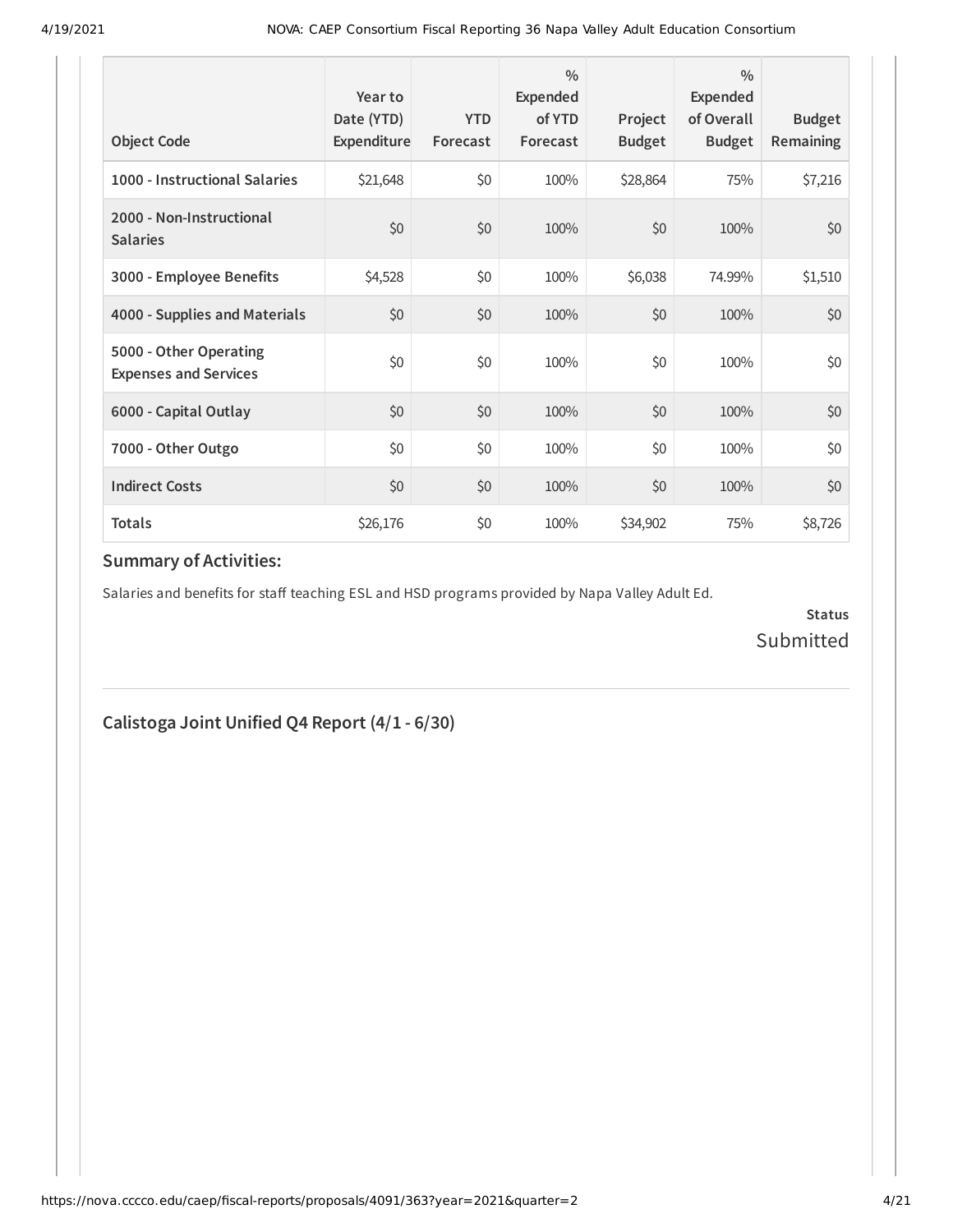| <b>Object Code</b>                                     | Year to<br>Date (YTD)<br>Expenditure | <b>YTD</b><br>Forecast | $\frac{0}{0}$<br>Expended<br>of YTD<br>Forecast | Project<br><b>Budget</b> | $\frac{0}{0}$<br><b>Expended</b><br>of Overall<br><b>Budget</b> | <b>Budget</b><br><b>Remaining</b> |
|--------------------------------------------------------|--------------------------------------|------------------------|-------------------------------------------------|--------------------------|-----------------------------------------------------------------|-----------------------------------|
| 1000 - Instructional Salaries                          | \$21,648                             | \$0                    | 100%                                            | \$28,864                 | 75%                                                             | \$7,216                           |
| 2000 - Non-Instructional<br><b>Salaries</b>            | \$0                                  | \$0                    | 100%                                            | \$0                      | 100%                                                            | \$0                               |
| 3000 - Employee Benefits                               | \$4,528                              | \$0                    | 100%                                            | \$6,038                  | 74.99%                                                          | \$1,510                           |
| 4000 - Supplies and Materials                          | \$0                                  | \$0                    | 100%                                            | \$0                      | 100%                                                            | \$0                               |
| 5000 - Other Operating<br><b>Expenses and Services</b> | \$0                                  | \$0                    | 100%                                            | \$0                      | 100%                                                            | \$0                               |
| 6000 - Capital Outlay                                  | \$0                                  | \$0                    | 100%                                            | \$0                      | 100%                                                            | \$0                               |
| 7000 - Other Outgo                                     | \$0                                  | \$0                    | 100%                                            | \$0                      | 100%                                                            | \$0                               |
| <b>Indirect Costs</b>                                  | \$0                                  | \$0                    | 100%                                            | \$0                      | 100%                                                            | \$0                               |
| <b>Totals</b>                                          | \$26,176                             | \$0                    | 100%                                            | \$34,902                 | 75%                                                             | \$8,726                           |
|                                                        |                                      |                        |                                                 |                          |                                                                 | <b>Status</b><br>Unsubmitted      |

# **Napa Co. Oice of Education**

**Napa Co.Oice of Education Q1 Report (7/1 - 9/30)**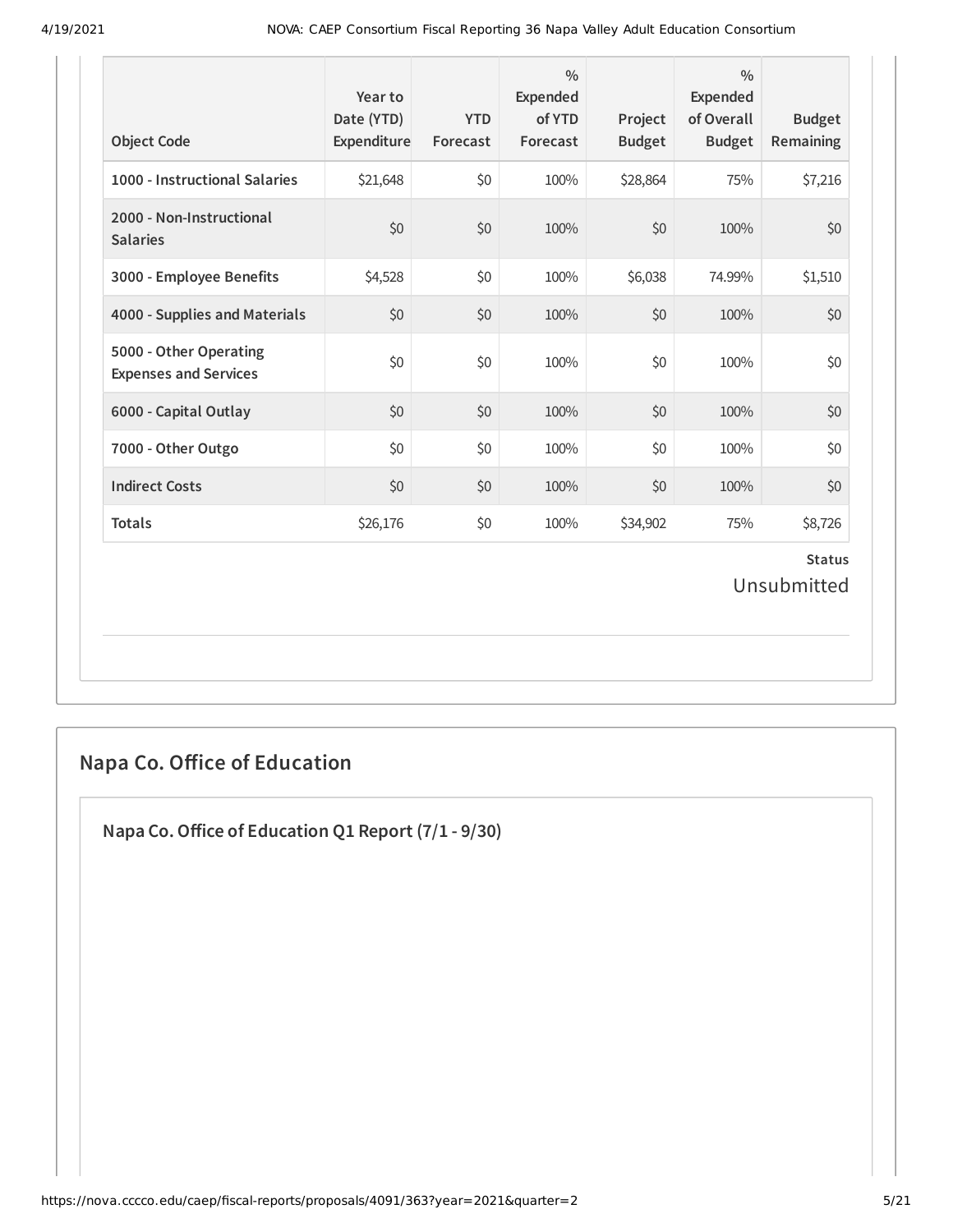| <b>Object Code</b>                                     | Year to<br>Date (YTD)<br>Expenditure | <b>YTD</b><br>Forecast | $\frac{0}{0}$<br>Expended<br>of YTD<br>Forecast | Project<br><b>Budget</b> | $\frac{0}{0}$<br>Expended<br>of Overall<br><b>Budget</b> | <b>Budget</b><br>Remaining |
|--------------------------------------------------------|--------------------------------------|------------------------|-------------------------------------------------|--------------------------|----------------------------------------------------------|----------------------------|
| 1000 - Instructional Salaries                          | \$0                                  | \$0                    | 100%                                            | \$0                      | 100%                                                     | \$0                        |
| 2000 - Non-Instructional<br><b>Salaries</b>            | \$48,718                             | \$24,359               | 200%                                            | \$97,435                 | 50%                                                      | \$48,717                   |
| 3000 - Employee Benefits                               | \$0                                  | \$0                    | 100%                                            | \$0                      | 100%                                                     | \$0                        |
| 4000 - Supplies and Materials                          | \$0                                  | \$0                    | 100%                                            | \$0                      | 100%                                                     | \$0                        |
| 5000 - Other Operating<br><b>Expenses and Services</b> | \$0                                  | \$0                    | 100%                                            | \$0                      | 100%                                                     | \$0                        |
| 6000 - Capital Outlay                                  | \$0                                  | \$0                    | 100%                                            | \$0                      | 100%                                                     | \$0                        |
| 7000 - Other Outgo                                     | \$0                                  | \$0                    | 100%                                            | \$0                      | 100%                                                     | \$0                        |
| <b>Indirect Costs</b>                                  | \$0                                  | \$0                    | 100%                                            | \$0                      | 100%                                                     | \$0                        |
| <b>Totals</b>                                          | \$48,718                             | \$24,359               | 200%                                            | \$97,435                 | 50%                                                      | \$48,717                   |

Salary for Transition Specialist for NVAEC.

### **Status** Submitted

# **Napa Co.Oice of Education Q2 Report (10/1 - 12/31)**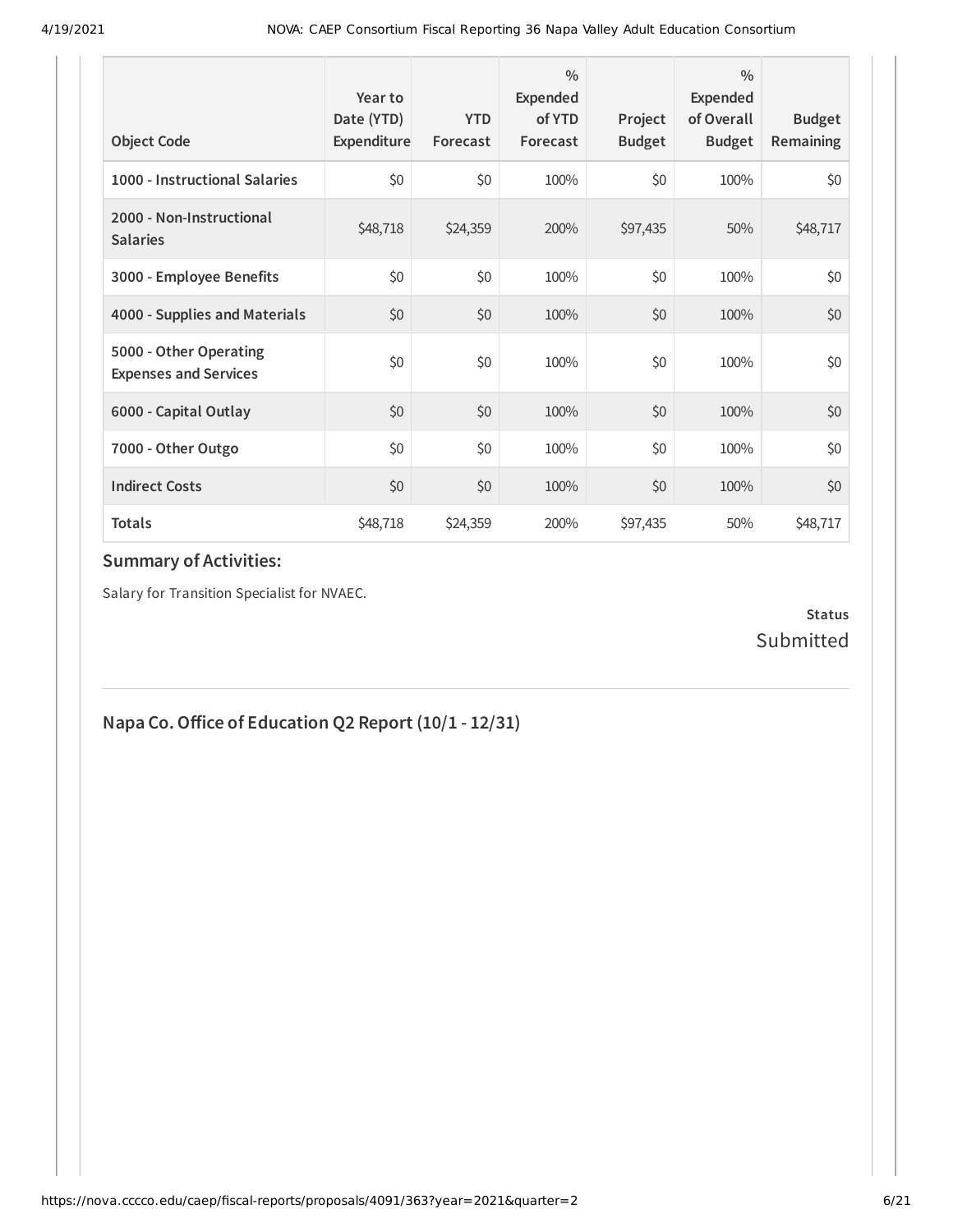| <b>Object Code</b>                                     | Year to<br>Date (YTD)<br>Expenditure | <b>YTD</b><br>Forecast | $\frac{0}{0}$<br>Expended<br>of YTD<br>Forecast | Project<br><b>Budget</b> | $\frac{0}{0}$<br>Expended<br>of Overall<br><b>Budget</b> | <b>Budget</b><br><b>Remaining</b> |
|--------------------------------------------------------|--------------------------------------|------------------------|-------------------------------------------------|--------------------------|----------------------------------------------------------|-----------------------------------|
| 1000 - Instructional Salaries                          | \$0                                  | \$0                    | 100%                                            | \$0                      | 100%                                                     | \$0                               |
| 2000 - Non-Instructional<br><b>Salaries</b>            | \$48,718                             | \$48,718               | 100%                                            | \$97,435                 | 50%                                                      | \$48,717                          |
| 3000 - Employee Benefits                               | \$0                                  | \$0                    | 100%                                            | \$0                      | 100%                                                     | \$0                               |
| 4000 - Supplies and Materials                          | \$0                                  | \$0                    | 100%                                            | \$0                      | 100%                                                     | \$0                               |
| 5000 - Other Operating<br><b>Expenses and Services</b> | \$0                                  | \$0                    | 100%                                            | \$0                      | 100%                                                     | \$0                               |
| 6000 - Capital Outlay                                  | \$0                                  | \$0                    | 100%                                            | \$0                      | 100%                                                     | \$0                               |
| 7000 - Other Outgo                                     | \$0                                  | \$0                    | 100%                                            | \$0                      | 100%                                                     | \$0                               |
| <b>Indirect Costs</b>                                  | \$0                                  | \$0                    | 100%                                            | \$0                      | 100%                                                     | \$0                               |
| <b>Totals</b>                                          | \$48,718                             | \$48,718               | 100%                                            | \$97,435                 | 50%                                                      | \$48,717                          |

Salary for Transition Specialist for NVAEC.

**Status** Submitted

## **Allocation Year Closeout: 2018-19**

I have reviewed the financial reports for my agency and confirm that all funds for this allocation year have been spent.

**2018-19 Reverted Funds:**

\$0

**2018-19 Status** Closed

**Submitting Authority**

Kelly Bucy Napa County Office of Education, Director of Fiscal Services

**Napa Co.Oice of Education Q3 Report (1/1 - 3/31)**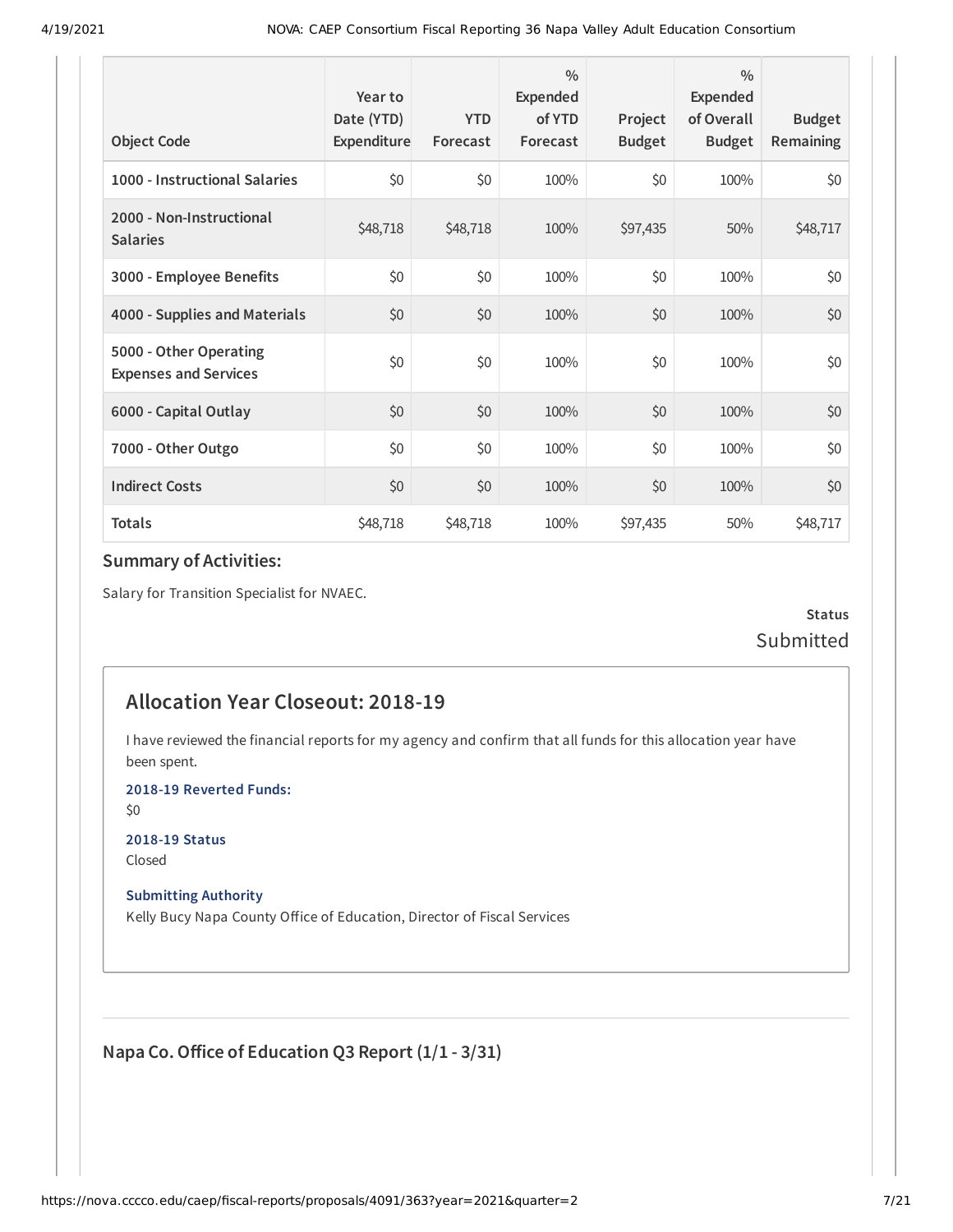| <b>Object Code</b>                                     | Year to<br>Date (YTD)<br>Expenditure | <b>YTD</b><br>Forecast | 0/0<br><b>Expended</b><br>of YTD<br>Forecast | Project<br><b>Budget</b> | $\frac{0}{0}$<br>Expended<br>of Overall<br><b>Budget</b> | <b>Budget</b><br><b>Remaining</b> |
|--------------------------------------------------------|--------------------------------------|------------------------|----------------------------------------------|--------------------------|----------------------------------------------------------|-----------------------------------|
| 1000 - Instructional Salaries                          | \$0                                  | \$0                    | 100%                                         | \$0                      | 100%                                                     | \$0                               |
| 2000 - Non-Instructional<br><b>Salaries</b>            | \$73,076                             | \$73,076               | 100%                                         | \$97,435                 | 75%                                                      | \$24,359                          |
| 3000 - Employee Benefits                               | \$0                                  | \$0                    | 100%                                         | \$0                      | 100%                                                     | \$0                               |
| 4000 - Supplies and Materials                          | \$0                                  | \$0                    | 100%                                         | \$0                      | 100%                                                     | \$0                               |
| 5000 - Other Operating<br><b>Expenses and Services</b> | \$0                                  | \$0                    | 100%                                         | \$0                      | 100%                                                     | \$0                               |
| 6000 - Capital Outlay                                  | \$0                                  | \$0                    | 100%                                         | \$0                      | 100%                                                     | \$0                               |
| 7000 - Other Outgo                                     | \$0                                  | \$0                    | 100%                                         | \$0                      | 100%                                                     | \$0                               |
| <b>Indirect Costs</b>                                  | \$0                                  | \$0                    | 100%                                         | \$0                      | 100%                                                     | \$0                               |
| <b>Totals</b>                                          | \$73,076                             | \$73,076               | 100%                                         | \$97,435                 | 75%                                                      | \$24,359                          |

Salary for Transition Specialist

### **Status** Unsubmitted

# **Napa Co.Oice of Education Q4 Report (4/1 - 6/30)**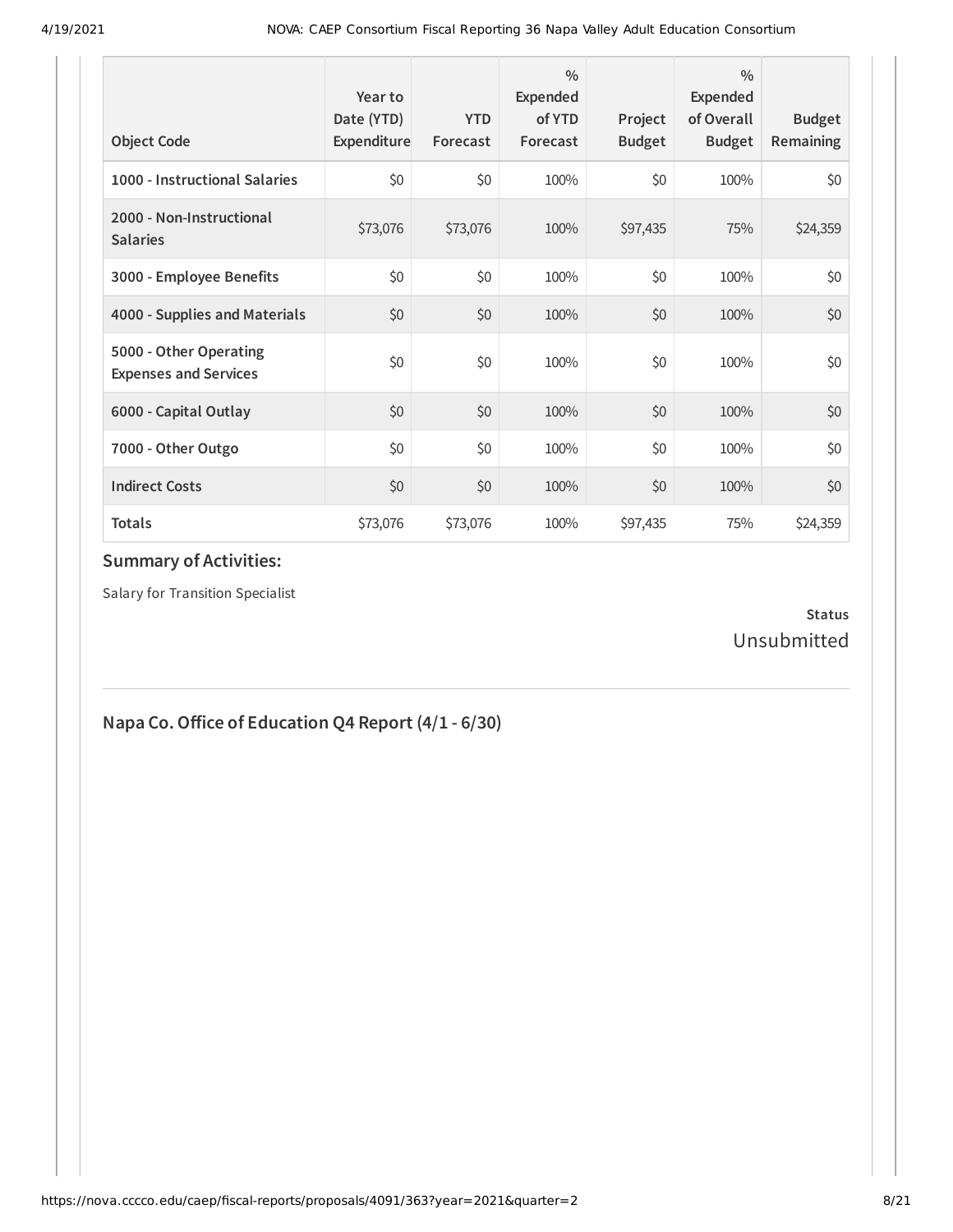| <b>Object Code</b>                                     | Year to<br>Date (YTD)<br>Expenditure | <b>YTD</b><br>Forecast | $\frac{0}{0}$<br>Expended<br>of YTD<br>Forecast | Project<br><b>Budget</b> | $\frac{0}{0}$<br>Expended<br>of Overall<br><b>Budget</b> | <b>Budget</b><br>Remaining   |
|--------------------------------------------------------|--------------------------------------|------------------------|-------------------------------------------------|--------------------------|----------------------------------------------------------|------------------------------|
| 1000 - Instructional Salaries                          | \$0                                  | \$0                    | 100%                                            | \$0                      | 100%                                                     | \$0                          |
| 2000 - Non-Instructional<br><b>Salaries</b>            | \$73,076                             | \$97,435               | 75%                                             | \$97,435                 | 75%                                                      | \$24,359                     |
| 3000 - Employee Benefits                               | \$0                                  | \$0                    | 100%                                            | \$0                      | 100%                                                     | \$0                          |
| 4000 - Supplies and Materials                          | \$0                                  | \$0                    | 100%                                            | \$0                      | 100%                                                     | \$0                          |
| 5000 - Other Operating<br><b>Expenses and Services</b> | \$0                                  | \$0                    | 100%                                            | \$0                      | 100%                                                     | \$0                          |
| 6000 - Capital Outlay                                  | \$0                                  | \$0                    | 100%                                            | \$0                      | 100%                                                     | \$0                          |
| 7000 - Other Outgo                                     | \$0                                  | \$0                    | 100%                                            | \$0                      | 100%                                                     | \$0                          |
| <b>Indirect Costs</b>                                  | \$0                                  | \$0                    | 100%                                            | \$0                      | 100%                                                     | \$0                          |
| <b>Totals</b>                                          | \$73,076                             | \$97,435               | 75%                                             | \$97,435                 | 75%                                                      | \$24,359                     |
|                                                        |                                      |                        |                                                 |                          |                                                          | <b>Status</b><br>Unsubmitted |

# **Napa Valley CCD**

**Napa Valley CCD Q1 Report (7/1 - 9/30)**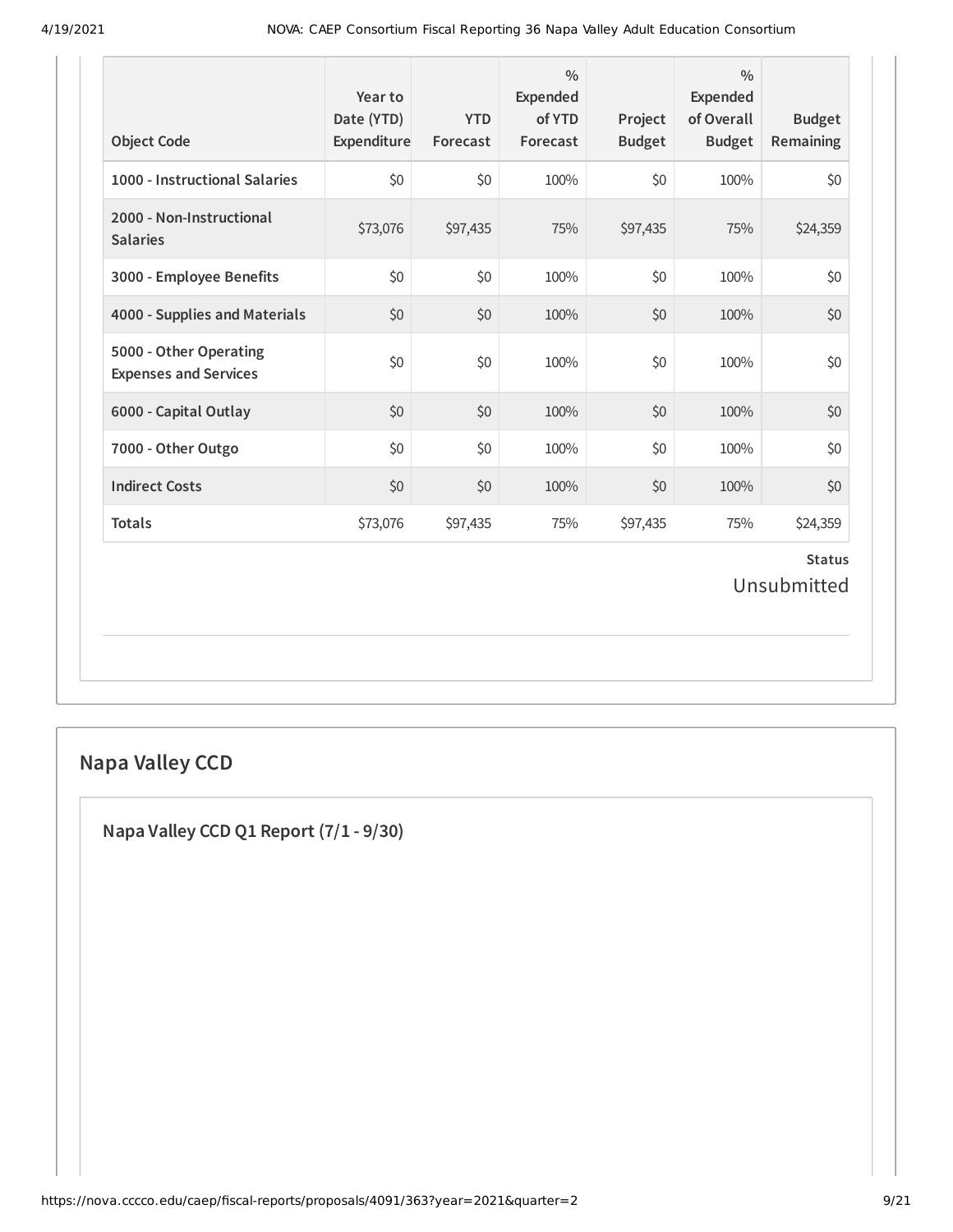| <b>Object Code</b>                                     | Year to<br>Date (YTD)<br>Expenditure | <b>YTD</b><br>Forecast | $\frac{0}{0}$<br><b>Expended</b><br>of YTD<br>Forecast | Project<br><b>Budget</b> | $\frac{0}{0}$<br>Expended<br>of Overall<br><b>Budget</b> | <b>Budget</b><br><b>Remaining</b> |
|--------------------------------------------------------|--------------------------------------|------------------------|--------------------------------------------------------|--------------------------|----------------------------------------------------------|-----------------------------------|
| 1000 - Instructional Salaries                          | \$0                                  | \$1,050                | $0\%$                                                  | \$21,000                 | $0\%$                                                    | \$21,000                          |
| 2000 - Non-Instructional<br><b>Salaries</b>            | \$7,045                              | \$5,000                | 140.9%                                                 | \$100,000                | 7.05%                                                    | \$92,955                          |
| 3000 - Employee Benefits                               | \$3,338                              | \$2,088                | 159.9%                                                 | \$41,750                 | 8%                                                       | \$38,412                          |
| 4000 - Supplies and Materials                          | \$0                                  | \$2,750                | $0\%$                                                  | \$55,000                 | $0\%$                                                    | \$55,000                          |
| 5000 - Other Operating<br><b>Expenses and Services</b> | \$0                                  | \$3,225                | $0\%$                                                  | \$64,500                 | $0\%$                                                    | \$64,500                          |
| 6000 - Capital Outlay                                  | \$0                                  | \$5,294                | $0\%$                                                  | \$105,875                | $0\%$                                                    | \$105,875                         |
| 7000 - Other Outgo                                     | \$0                                  | \$0                    | 100%                                                   | \$0                      | 100%                                                     | \$0                               |
| <b>Indirect Costs</b>                                  | \$0                                  | \$0                    | 100%                                                   | \$0                      | 100%                                                     | \$0                               |
| <b>Totals</b>                                          | \$10,383                             | \$19,406               | 53.5%                                                  | \$388,125                | 2.68%                                                    | \$377,742                         |

### **Corrective Action Plan**

Supply, other operating and capital outlay purchases delayed until quarters 3 and 4.

**Status** Submitted

**Napa Valley CCD Q2 Report (10/1 - 12/31)**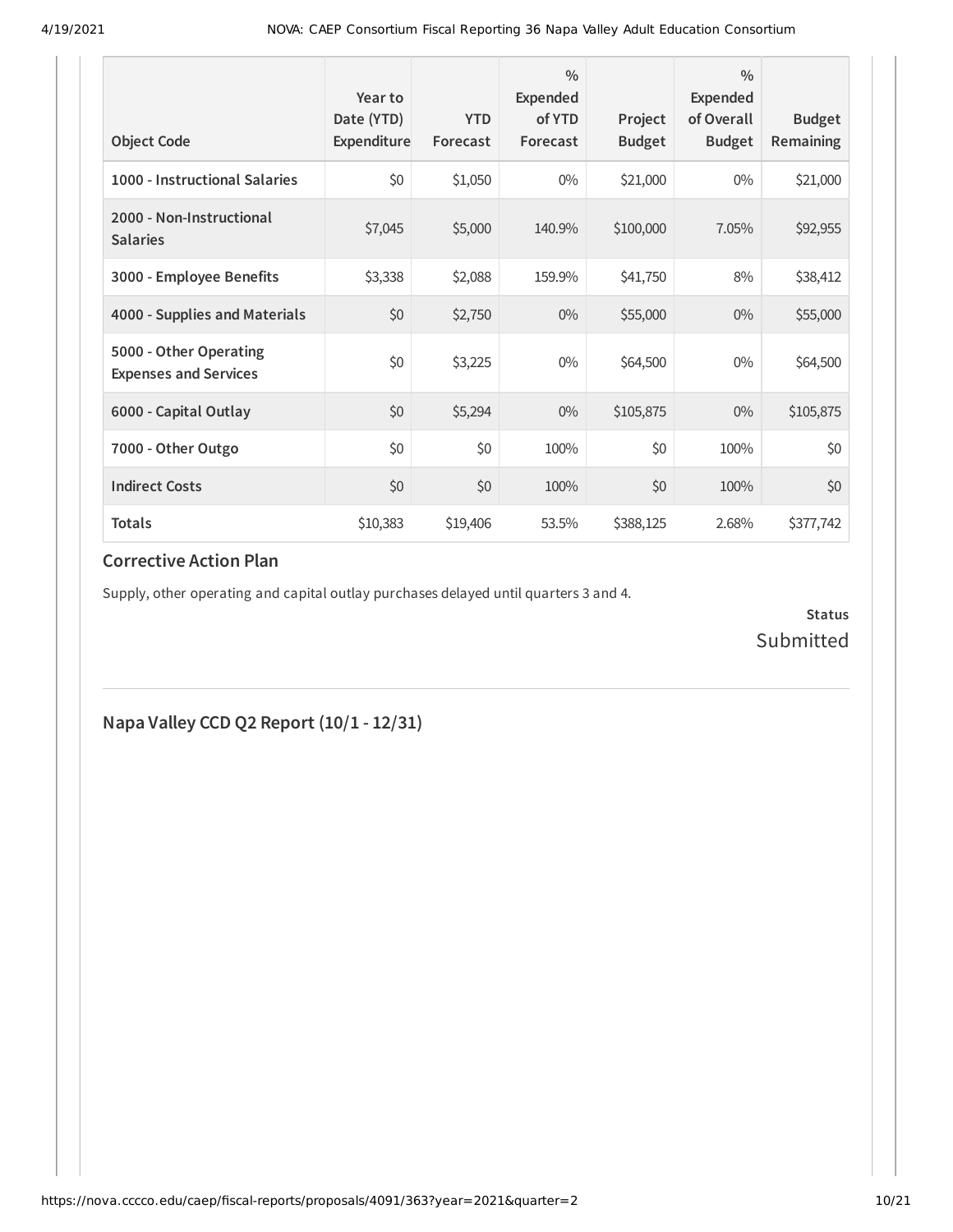| <b>Object Code</b>                                     | Year to<br>Date (YTD)<br>Expenditure | <b>YTD</b><br>Forecast | $\frac{0}{0}$<br>Expended<br>of YTD<br>Forecast | Project<br><b>Budget</b> | $\frac{0}{0}$<br><b>Expended</b><br>of Overall<br><b>Budget</b> | <b>Budget</b><br>Remaining |
|--------------------------------------------------------|--------------------------------------|------------------------|-------------------------------------------------|--------------------------|-----------------------------------------------------------------|----------------------------|
| 1000 - Instructional Salaries                          | \$965                                | \$5,250                | 18.38%                                          | \$21,000                 | 4.6%                                                            | \$20,035                   |
| 2000 - Non-Instructional<br><b>Salaries</b>            | \$17,848                             | \$25,000               | 71.39%                                          | \$100,000                | 17.85%                                                          | \$82,152                   |
| 3000 - Employee Benefits                               | \$11,075                             | \$10,438               | 106.11%                                         | \$41,750                 | 26.53%                                                          | \$30,675                   |
| 4000 - Supplies and Materials                          | \$103                                | \$13,750               | 0.75%                                           | \$55,000                 | 0.19%                                                           | \$54,897                   |
| 5000 - Other Operating<br><b>Expenses and Services</b> | \$0                                  | \$16,125               | $0\%$                                           | \$64,500                 | $0\%$                                                           | \$64,500                   |
| 6000 - Capital Outlay                                  | \$5,150                              | \$26,469               | 19.46%                                          | \$105,875                | 4.86%                                                           | \$100,725                  |
| 7000 - Other Outgo                                     | \$0                                  | \$0                    | 100%                                            | \$0                      | 100%                                                            | \$0                        |
| <b>Indirect Costs</b>                                  | \$0                                  | \$0                    | 100%                                            | \$0                      | 100%                                                            | \$0                        |
| <b>Totals</b>                                          | \$35,141                             | \$97,031               | 36.22%                                          | \$388,125                | 9.05%                                                           | \$352,984                  |

#### **Corrective Action Plan**

Certain activities shifted to Q3 and Q4 - expenditures will increase in Q3.

**Status** Submitted

## **Allocation Year Closeout: 2018-19**

I have reviewed the financial reports for my agency and confirm that all funds for this allocation year have been spent.

**2018-19 Reverted Funds:**

\$0

**2018-19 Status** Closed

**Submitting Authority**

Robert Parker, Vice President of Administration

**Napa Valley CCD Q3 Report (1/1 - 3/31)**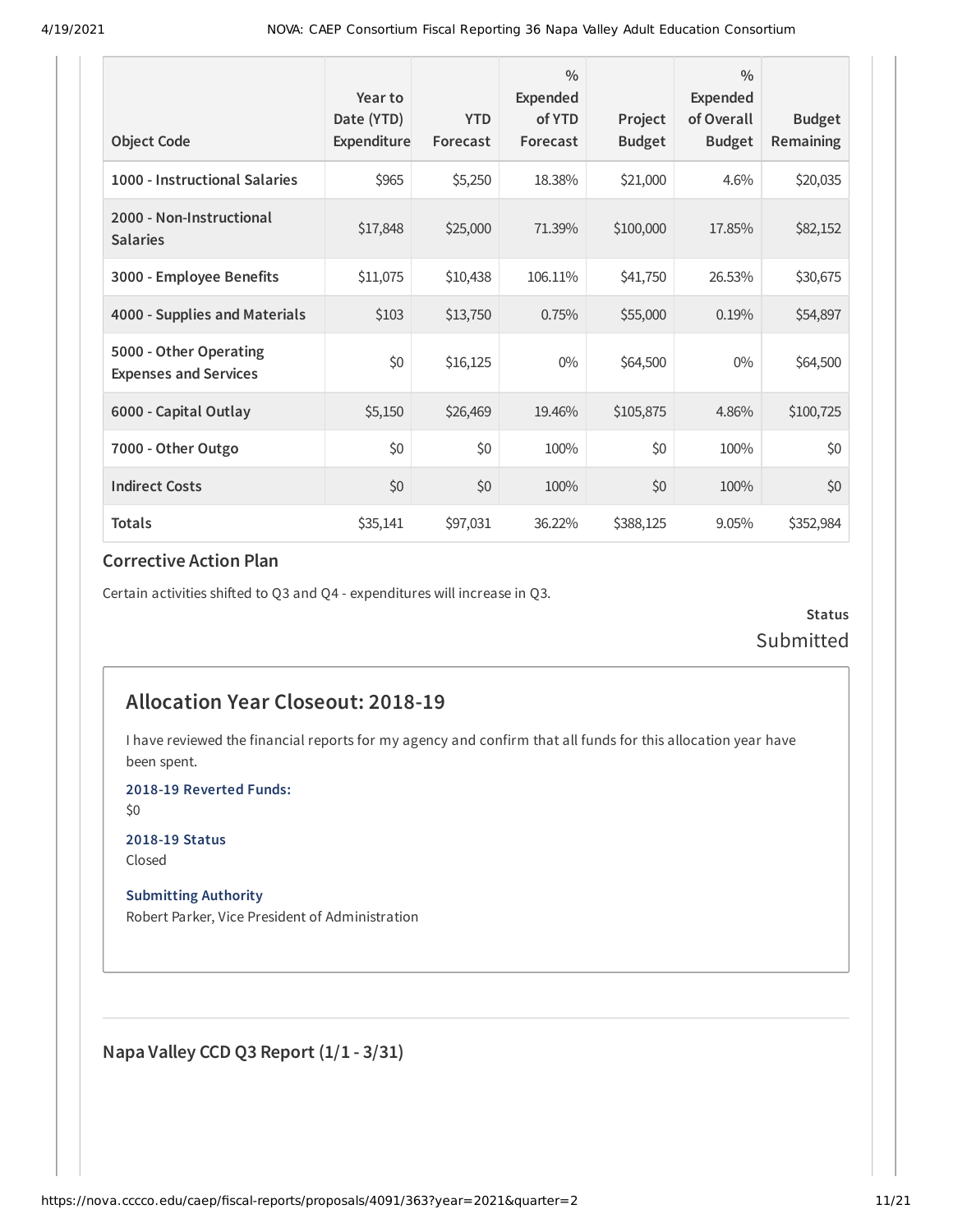| <b>Object Code</b>                                     | Year to<br>Date (YTD)<br>Expenditure | <b>YTD</b><br>Forecast | $\frac{0}{0}$<br>Expended<br>of YTD<br>Forecast | Project<br><b>Budget</b> | $\frac{0}{0}$<br>Expended<br>of Overall<br><b>Budget</b> | <b>Budget</b><br><b>Remaining</b> |
|--------------------------------------------------------|--------------------------------------|------------------------|-------------------------------------------------|--------------------------|----------------------------------------------------------|-----------------------------------|
| 1000 - Instructional Salaries                          | \$965                                | \$7,350                | 13.13%                                          | \$21,000                 | 4.6%                                                     | \$20,035                          |
| 2000 - Non-Instructional<br><b>Salaries</b>            | \$17,848                             | \$35,000               | 50.99%                                          | \$100,000                | 17.85%                                                   | \$82,152                          |
| 3000 - Employee Benefits                               | \$11,075                             | \$14,613               | 75.79%                                          | \$41,750                 | 26.53%                                                   | \$30,675                          |
| 4000 - Supplies and Materials                          | \$103                                | \$19,250               | 0.54%                                           | \$55,000                 | 0.19%                                                    | \$54,897                          |
| 5000 - Other Operating<br><b>Expenses and Services</b> | \$0                                  | \$22,575               | $0\%$                                           | \$64,500                 | $0\%$                                                    | \$64,500                          |
| 6000 - Capital Outlay                                  | \$5,150                              | \$37,056               | 13.9%                                           | \$105,875                | 4.86%                                                    | \$100,725                         |
| 7000 - Other Outgo                                     | \$0                                  | \$0                    | 100%                                            | \$0                      | 100%                                                     | \$0                               |
| <b>Indirect Costs</b>                                  | \$0                                  | \$0                    | 100%                                            | \$0                      | 100%                                                     | \$0                               |
| <b>Totals</b>                                          | \$35,141                             | \$135,844              | 25.87%                                          | \$388,125                | 9.05%                                                    | \$352,984                         |

# **Status**

# Unsubmitted

## **Napa Valley CCD Q4 Report (4/1 - 6/30)**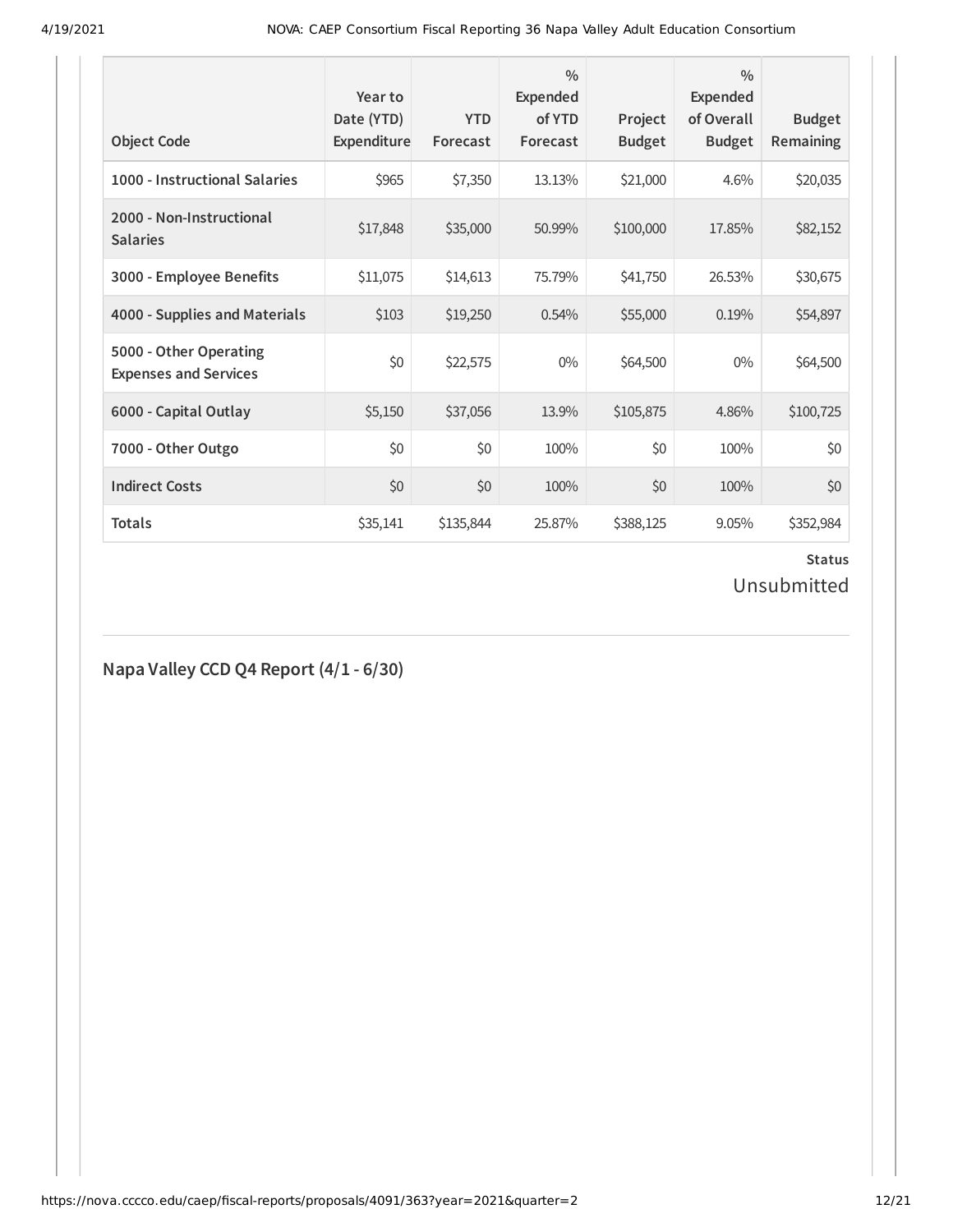| <b>Object Code</b>                                     | Year to<br>Date (YTD)<br>Expenditure | <b>YTD</b><br>Forecast | $\frac{0}{0}$<br><b>Expended</b><br>of YTD<br>Forecast | Project<br><b>Budget</b> | $\frac{0}{0}$<br><b>Expended</b><br>of Overall<br><b>Budget</b> | <b>Budget</b><br>Remaining   |
|--------------------------------------------------------|--------------------------------------|------------------------|--------------------------------------------------------|--------------------------|-----------------------------------------------------------------|------------------------------|
| 1000 - Instructional Salaries                          | \$965                                | \$7,350                | 13.13%                                                 | \$21,000                 | 4.6%                                                            | \$20,035                     |
| 2000 - Non-Instructional<br><b>Salaries</b>            | \$17,848                             | \$35,000               | 50.99%                                                 | \$100,000                | 17.85%                                                          | \$82,152                     |
| 3000 - Employee Benefits                               | \$11,075                             | \$14,613               | 75.79%                                                 | \$41,750                 | 26.53%                                                          | \$30,675                     |
| 4000 - Supplies and Materials                          | \$103                                | \$19,250               | 0.54%                                                  | \$55,000                 | 0.19%                                                           | \$54,897                     |
| 5000 - Other Operating<br><b>Expenses and Services</b> | \$0                                  | \$22,575               | $0\%$                                                  | \$64,500                 | $0\%$                                                           | \$64,500                     |
| 6000 - Capital Outlay                                  | \$5,150                              | \$37,056               | 13.9%                                                  | \$105,875                | 4.86%                                                           | \$100,725                    |
| 7000 - Other Outgo                                     | \$0                                  | \$0                    | 100%                                                   | \$0                      | 100%                                                            | \$0                          |
| <b>Indirect Costs</b>                                  | \$0                                  | \$0                    | 100%                                                   | \$0                      | 100%                                                            | \$0                          |
| <b>Totals</b>                                          | \$35,141                             | \$135,844              | 25.87%                                                 | \$388,125                | 9.05%                                                           | \$352,984                    |
|                                                        |                                      |                        |                                                        |                          |                                                                 | <b>Status</b><br>Unsubmitted |

# **Napa Valley Unified**

**Napa Valley Unified Q1 Report (7/1 - 9/30)**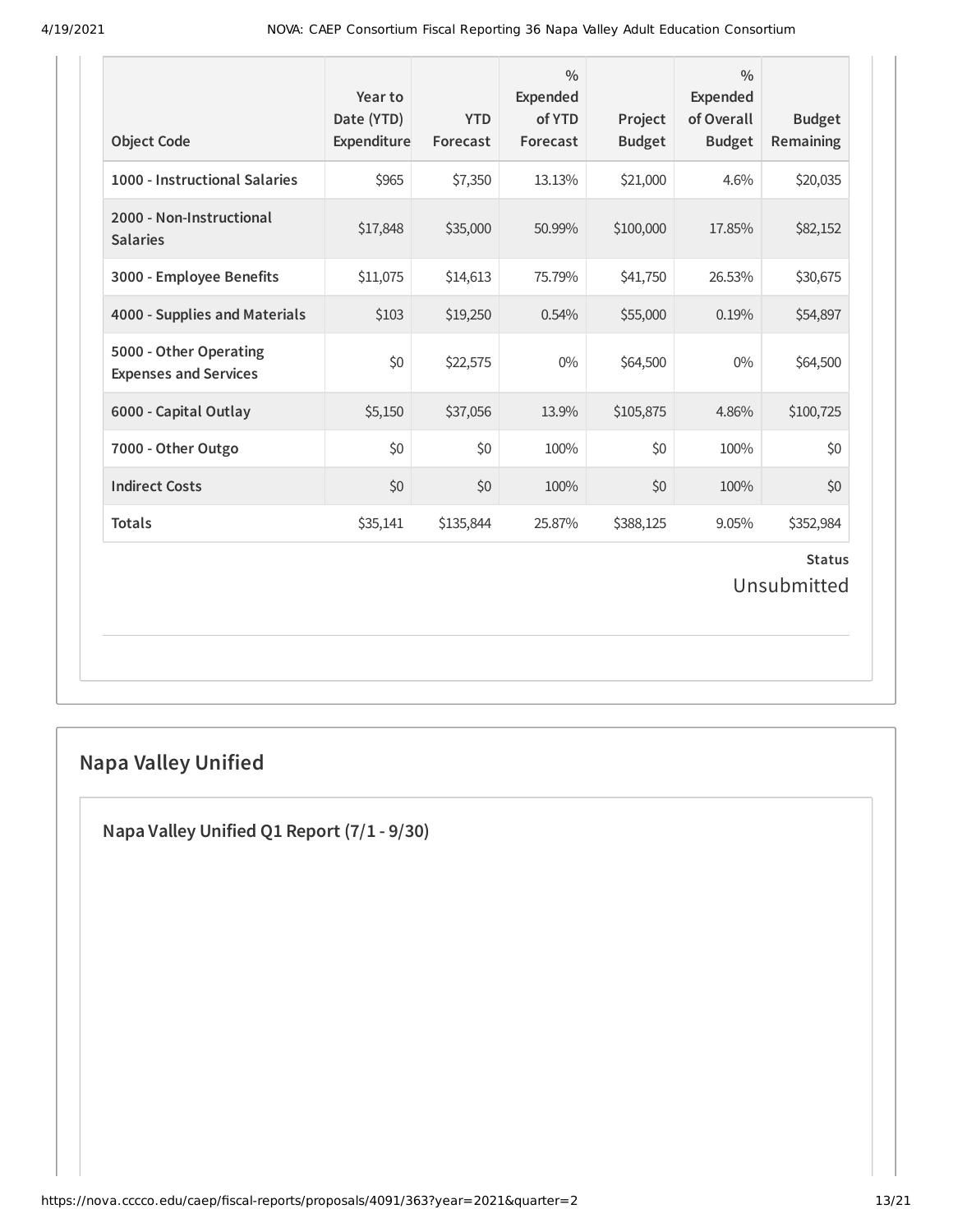| <b>Object Code</b>                                     | Year to<br>Date (YTD)<br>Expenditure | <b>YTD</b><br>Forecast | $\frac{0}{0}$<br><b>Expended</b><br>of YTD<br>Forecast | Project<br><b>Budget</b> | $\frac{0}{0}$<br><b>Expended</b><br>of Overall<br><b>Budget</b> | <b>Budget</b><br>Remaining |
|--------------------------------------------------------|--------------------------------------|------------------------|--------------------------------------------------------|--------------------------|-----------------------------------------------------------------|----------------------------|
| 1000 - Instructional Salaries                          | \$217,258                            | \$201,699              | 107.71%                                                | \$1,344,660              | 16.16%                                                          | \$1,127,402                |
| 2000 - Non-Instructional<br><b>Salaries</b>            | \$165,990                            | \$106,655              | 155.63%                                                | \$711,036                | 23.34%                                                          | \$545,046                  |
| 3000 - Employee Benefits                               | \$112,853                            | \$78,165               | 144.38%                                                | \$521,100                | 21.66%                                                          | \$408,247                  |
| 4000 - Supplies and Materials                          | \$4,184                              | \$36,098               | 11.59%                                                 | \$240,656                | 1.74%                                                           | \$236,472                  |
| 5000 - Other Operating<br><b>Expenses and Services</b> | \$61,196                             | \$48,262               | 126.8%                                                 | \$321,749                | 19.02%                                                          | \$260,553                  |
| 6000 - Capital Outlay                                  | \$0                                  | \$6,000                | $0\%$                                                  | \$40,000                 | $0\%$                                                           | \$40,000                   |
| 7000 - Other Outgo                                     | \$0                                  | \$0                    | 100%                                                   | \$0                      | 100%                                                            | \$0                        |
| <b>Indirect Costs</b>                                  | \$0                                  | \$23,844               | $0\%$                                                  | \$158,960                | $0\%$                                                           | \$158,960                  |
| <b>Totals</b>                                          | \$561,481                            | \$500,724              | 112.13%                                                | \$3,338,161              | 16.82%                                                          | \$2,776,680                |

### **Status** Submitted

## **Napa Valley Unified Q2 Report (10/1 - 12/31)**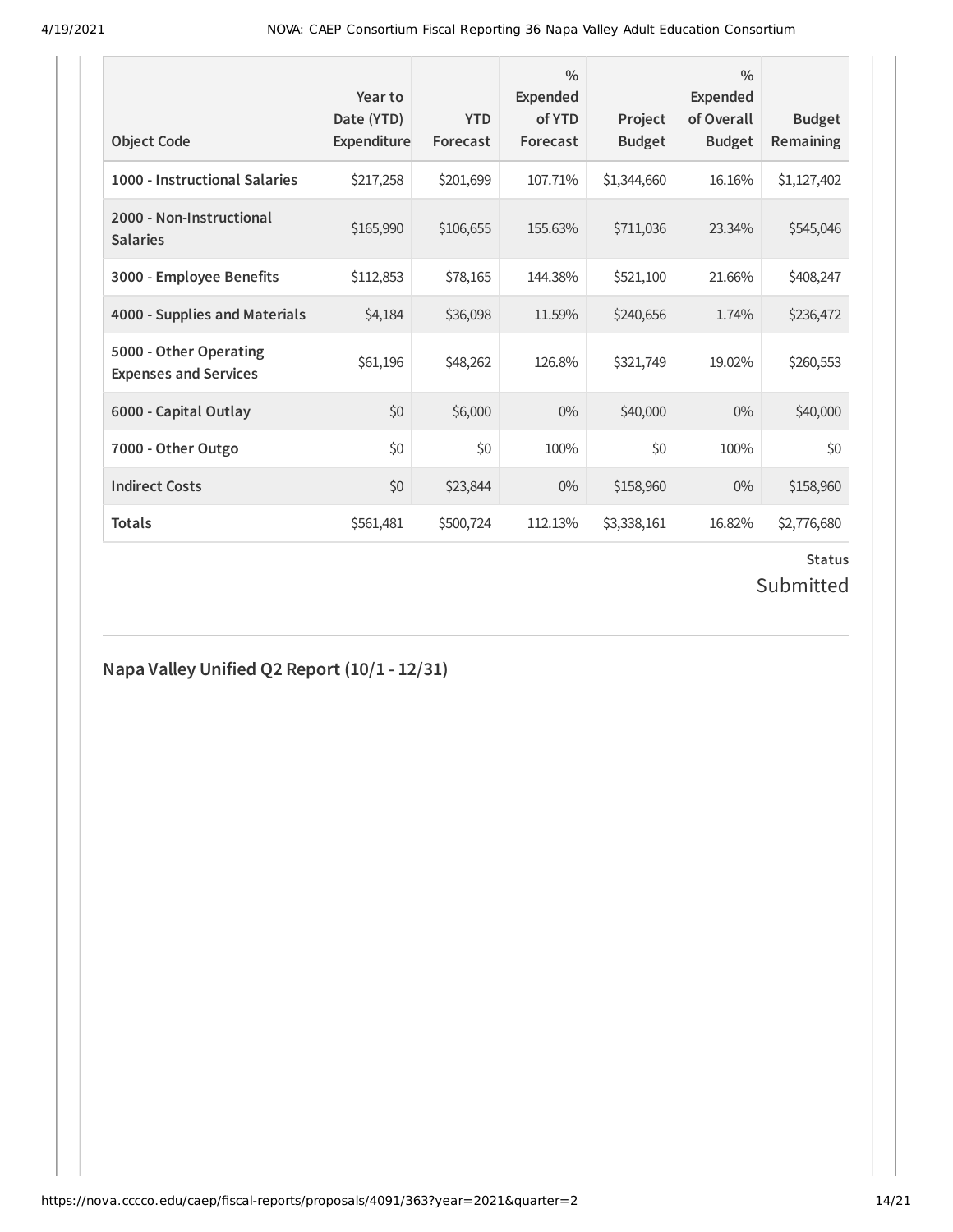| <b>Object Code</b>                                     | Year to<br>Date (YTD)<br>Expenditure | <b>YTD</b><br>Forecast | $\frac{0}{0}$<br>Expended<br>of YTD<br>Forecast | Project<br><b>Budget</b> | $\frac{0}{0}$<br><b>Expended</b><br>of Overall<br><b>Budget</b> | <b>Budget</b><br>Remaining |
|--------------------------------------------------------|--------------------------------------|------------------------|-------------------------------------------------|--------------------------|-----------------------------------------------------------------|----------------------------|
|                                                        |                                      |                        |                                                 |                          |                                                                 |                            |
| 1000 - Instructional Salaries                          | \$217,258                            | \$403,398              | 53.86%                                          | \$1,344,660              | 16.16%                                                          | \$1,127,402                |
| 2000 - Non-Instructional<br><b>Salaries</b>            | \$165,990                            | \$213,311              | 77.82%                                          | \$711,036                | 23.34%                                                          | \$545,046                  |
| 3000 - Employee Benefits                               | \$112,853                            | \$156,330              | 72.19%                                          | \$521,100                | 21.66%                                                          | \$408,247                  |
| 4000 - Supplies and Materials                          | \$4,184                              | \$72,197               | 5.8%                                            | \$240,656                | 1.74%                                                           | \$236,472                  |
| 5000 - Other Operating<br><b>Expenses and Services</b> | \$61,196                             | \$96,525               | 63.4%                                           | \$321,749                | 19.02%                                                          | \$260,553                  |
| 6000 - Capital Outlay                                  | \$0                                  | \$12,000               | $0\%$                                           | \$40,000                 | $0\%$                                                           | \$40,000                   |
| 7000 - Other Outgo                                     | \$0                                  | \$0                    | 100%                                            | \$0                      | 100%                                                            | \$0                        |
| <b>Indirect Costs</b>                                  | \$0                                  | \$47,688               | $0\%$                                           | \$158,960                | $0\%$                                                           | \$158,960                  |
| <b>Totals</b>                                          | \$561,481                            | \$1,001,448            | 56.07%                                          | \$3,338,161              | 16.82%                                                          | \$2,776,680                |

#### **Corrective Action Plan**

Anticipate and have planned for greater spending in spring semester.

**Status** Submitted

## **Allocation Year Closeout: 2018-19**

I have reviewed the financial reports for my agency and confirm that all funds for this allocation year have been spent.

**2018-19 Reverted Funds:**

\$0

**2018-19 Status** Closed

**Submitting Authority**

Kay Vang, Executive Director, Fiscal Services

**Napa Valley Unified Q3 Report (1/1 - 3/31)**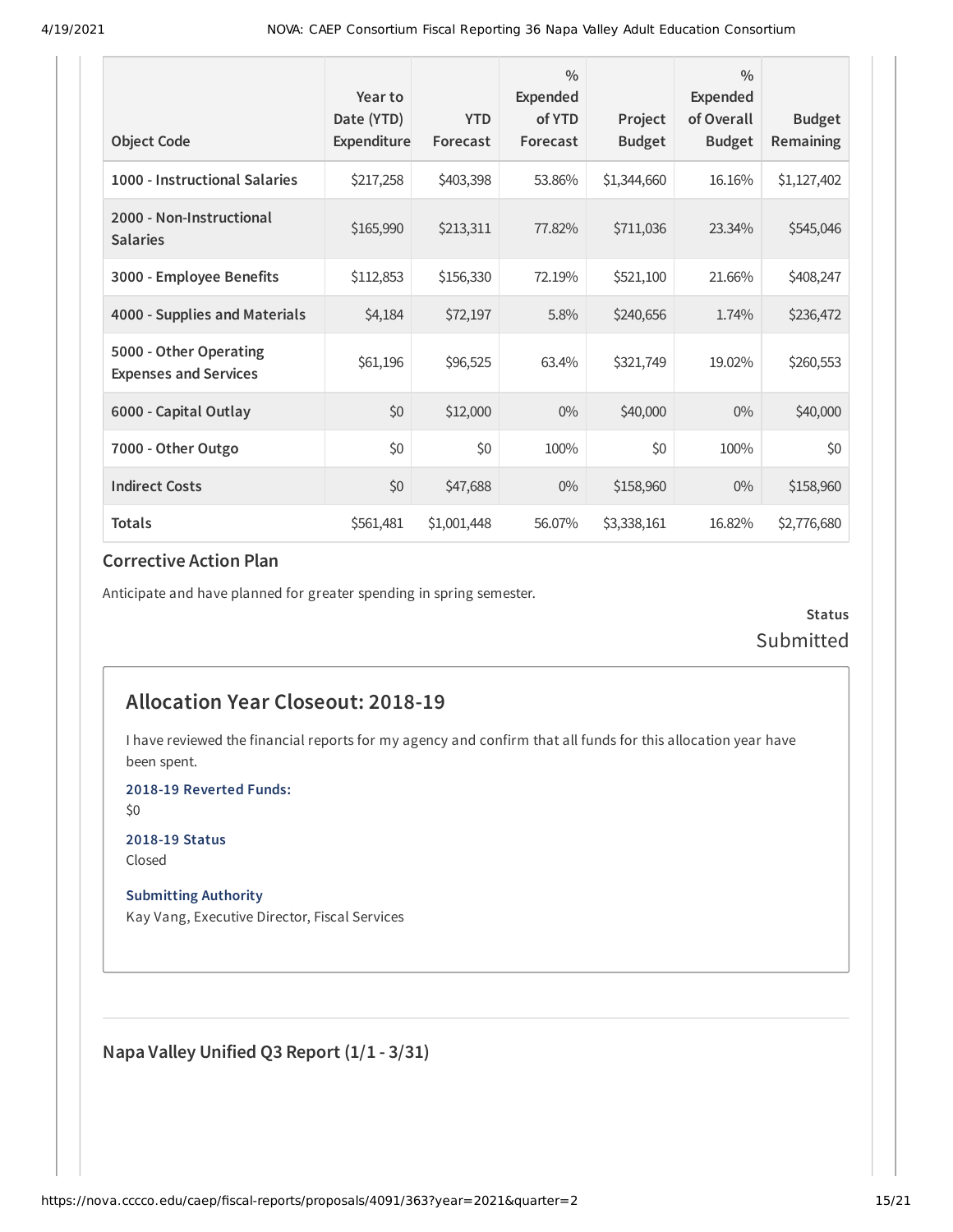| <b>Object Code</b>                                     | Year to<br>Date (YTD)<br>Expenditure | <b>YTD</b><br>Forecast | $\frac{0}{0}$<br>Expended<br>of YTD<br>Forecast | Project<br><b>Budget</b> | $\frac{0}{0}$<br>Expended<br>of Overall<br><b>Budget</b> | <b>Budget</b><br>Remaining |
|--------------------------------------------------------|--------------------------------------|------------------------|-------------------------------------------------|--------------------------|----------------------------------------------------------|----------------------------|
| 1000 - Instructional Salaries                          | \$812,787                            | \$605,097              | 134.32%                                         | \$1,344,660              | 60.45%                                                   | \$531,873                  |
| 2000 - Non-Instructional<br><b>Salaries</b>            | \$502,730                            | \$319,966              | 157.12%                                         | \$711,036                | 70.7%                                                    | \$208,306                  |
| 3000 - Employee Benefits                               | \$367,778                            | \$234,495              | 156.84%                                         | \$521,100                | 70.58%                                                   | \$153,322                  |
| 4000 - Supplies and Materials                          | \$37,002                             | \$108,295              | 34.17%                                          | \$240,656                | 15.38%                                                   | \$203,654                  |
| 5000 - Other Operating<br><b>Expenses and Services</b> | \$124,580                            | \$144,787              | 86.04%                                          | \$321,749                | 38.72%                                                   | \$197,169                  |
| 6000 - Capital Outlay                                  | \$0                                  | \$18,000               | $0\%$                                           | \$40,000                 | $0\%$                                                    | \$40,000                   |
| 7000 - Other Outgo                                     | \$0                                  | \$0                    | 100%                                            | \$0                      | 100%                                                     | \$0                        |
| <b>Indirect Costs</b>                                  | \$92,069                             | \$71,532               | 128.71%                                         | \$158,960                | 57.92%                                                   | \$66,891                   |
| <b>Totals</b>                                          | \$1,936,946                          | \$1,502,172            | 128.94%                                         | \$3,338,161              | 58.02%                                                   | \$1,401,215                |

### **Status**

## Unsubmitted

## **Napa Valley Unified Q4 Report (4/1 - 6/30)**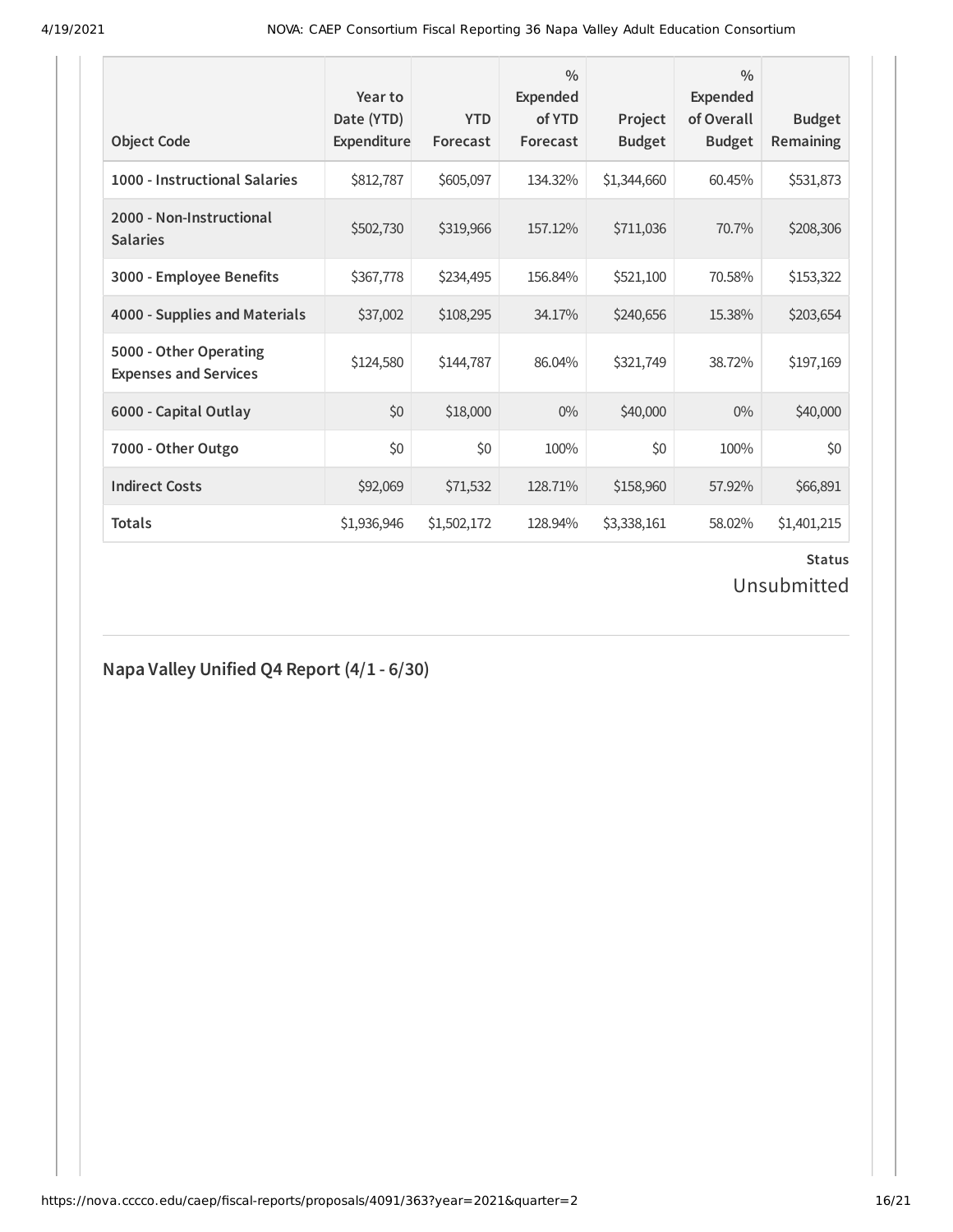| <b>Object Code</b>                                     | Year to<br>Date (YTD)<br>Expenditure | <b>YTD</b><br>Forecast | $\frac{0}{0}$<br>Expended<br>of YTD<br>Forecast | Project<br><b>Budget</b> | $\frac{0}{0}$<br>Expended<br>of Overall<br><b>Budget</b> | <b>Budget</b><br>Remaining   |
|--------------------------------------------------------|--------------------------------------|------------------------|-------------------------------------------------|--------------------------|----------------------------------------------------------|------------------------------|
| 1000 - Instructional Salaries                          | \$812,787                            | \$806,796              | 100.74%                                         | \$1,344,660              | 60.45%                                                   | \$531,873                    |
| 2000 - Non-Instructional<br><b>Salaries</b>            | \$502,730                            | \$426,622              | 117.84%                                         | \$711,036                | 70.7%                                                    | \$208,306                    |
| 3000 - Employee Benefits                               | \$367,778                            | \$312,660              | 117.63%                                         | \$521,100                | 70.58%                                                   | \$153,322                    |
| 4000 - Supplies and Materials                          | \$37,002                             | \$144,394              | 25.63%                                          | \$240,656                | 15.38%                                                   | \$203,654                    |
| 5000 - Other Operating<br><b>Expenses and Services</b> | \$124,580                            | \$193,049              | 64.53%                                          | \$321,749                | 38.72%                                                   | \$197,169                    |
| 6000 - Capital Outlay                                  | \$0                                  | \$24,000               | $0\%$                                           | \$40,000                 | $0\%$                                                    | \$40,000                     |
| 7000 - Other Outgo                                     | \$0                                  | \$0                    | 100%                                            | \$0                      | 100%                                                     | \$0                          |
| <b>Indirect Costs</b>                                  | \$92,069                             | \$95,376               | 96.53%                                          | \$158,960                | 57.92%                                                   | \$66,891                     |
| <b>Totals</b>                                          | \$1,936,946                          | \$2,002,897            | 96.71%                                          | \$3,338,161              | 58.02%                                                   | \$1,401,215                  |
|                                                        |                                      |                        |                                                 |                          |                                                          | <b>Status</b><br>Unsubmitted |

## **St. Helena Unified School District**

**St.Helena Unified School District Q1 Report (7/1 - 9/30)**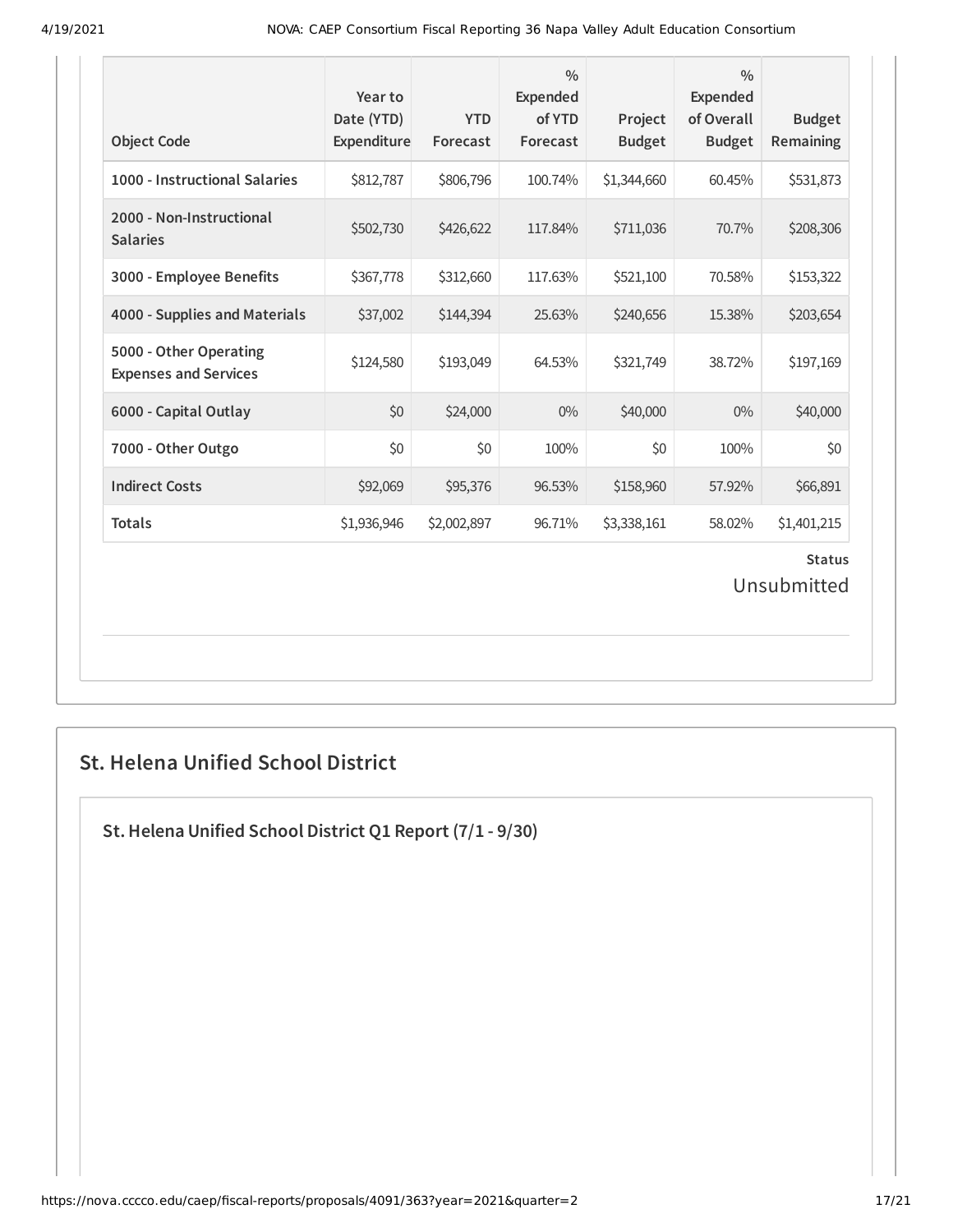| <b>Object Code</b>                                     | Year to<br>Date (YTD)<br>Expenditure | <b>YTD</b><br>Forecast | $\frac{0}{0}$<br>Expended<br>of YTD<br>Forecast | Project<br><b>Budget</b> | $\frac{0}{0}$<br>Expended<br>of Overall<br><b>Budget</b> | <b>Budget</b><br><b>Remaining</b> |
|--------------------------------------------------------|--------------------------------------|------------------------|-------------------------------------------------|--------------------------|----------------------------------------------------------|-----------------------------------|
| 1000 - Instructional Salaries                          | \$4,944                              | \$0                    | 100%                                            | \$19,775                 | 25%                                                      | \$14,831                          |
| 2000 - Non-Instructional<br><b>Salaries</b>            | \$0                                  | \$0                    | 100%                                            | \$0                      | 100%                                                     | \$0                               |
| 3000 - Employee Benefits                               | \$1,013                              | \$0                    | 100%                                            | \$4,050                  | 25.01%                                                   | \$3,037                           |
| 4000 - Supplies and Materials                          | \$0                                  | \$0                    | 100%                                            | \$0                      | 100%                                                     | \$0                               |
| 5000 - Other Operating<br><b>Expenses and Services</b> | \$0                                  | \$0                    | 100%                                            | \$0                      | 100%                                                     | \$0                               |
| 6000 - Capital Outlay                                  | \$0                                  | \$0                    | 100%                                            | \$0                      | 100%                                                     | \$0                               |
| 7000 - Other Outgo                                     | \$0                                  | \$0                    | 100%                                            | \$0                      | 100%                                                     | \$0                               |
| <b>Indirect Costs</b>                                  | \$0                                  | \$0                    | 100%                                            | \$1,188                  | $0\%$                                                    | \$1,188                           |
| <b>Totals</b>                                          | \$5,957                              | \$0                    | 100%                                            | \$25,013                 | 23.82%                                                   | \$19,056                          |

Salaries and benefits for staff teaching ESL and HSD programs provided by Napa Valley Adult Ed.

**Status** Submitted

## **St.Helena Unified School District Q2 Report (10/1 - 12/31)**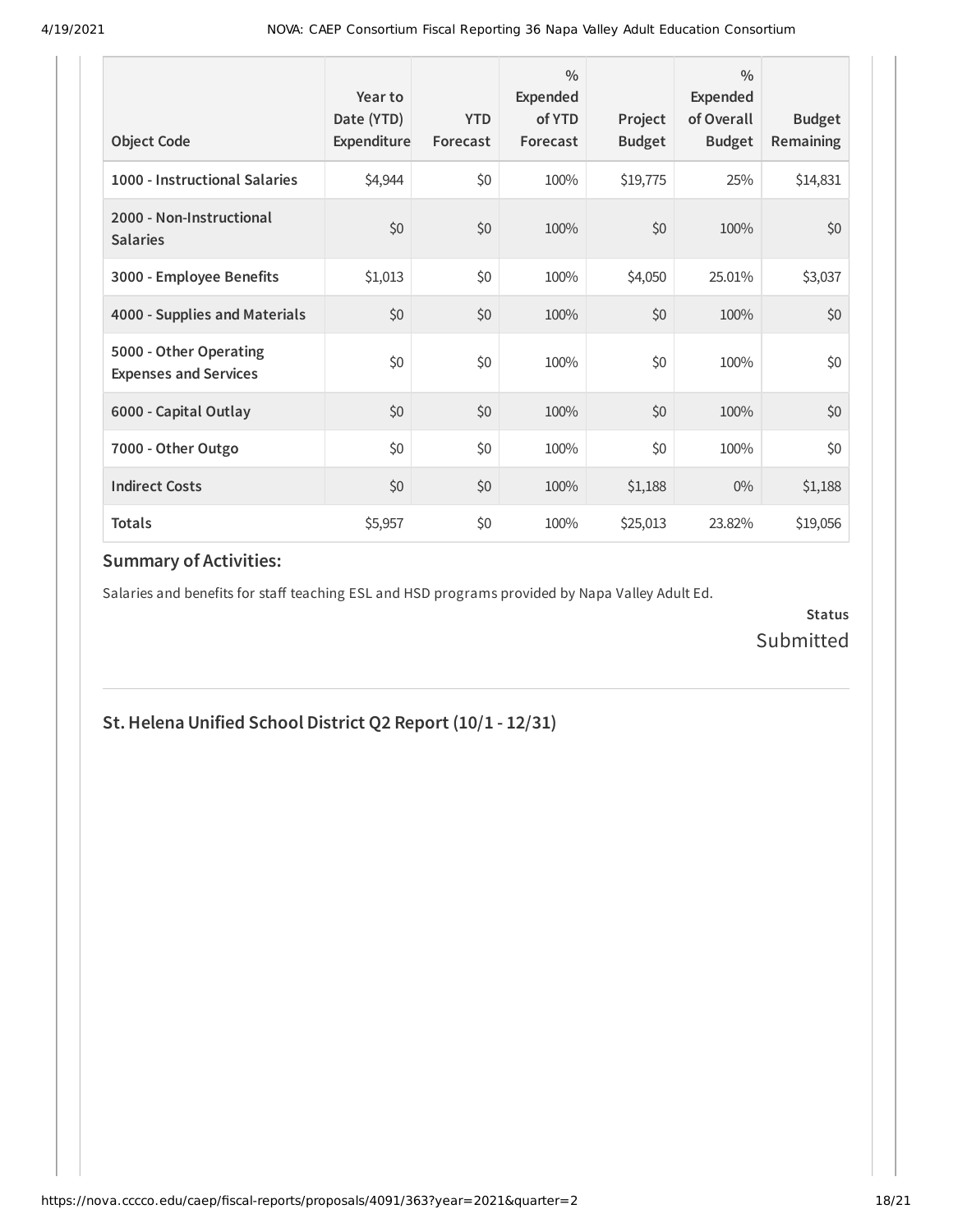| <b>Object Code</b>                                     | Year to<br>Date (YTD)<br>Expenditure | <b>YTD</b><br>Forecast | $\frac{0}{0}$<br>Expended<br>of YTD<br>Forecast | Project<br><b>Budget</b> | $\frac{0}{0}$<br>Expended<br>of Overall<br><b>Budget</b> | <b>Budget</b><br><b>Remaining</b> |
|--------------------------------------------------------|--------------------------------------|------------------------|-------------------------------------------------|--------------------------|----------------------------------------------------------|-----------------------------------|
| 1000 - Instructional Salaries                          | \$9,888                              | \$0                    | 100%                                            | \$19,775                 | 50%                                                      | \$9,887                           |
| 2000 - Non-Instructional<br><b>Salaries</b>            | \$0                                  | \$0                    | 100%                                            | \$0                      | 100%                                                     | \$0                               |
| 3000 - Employee Benefits                               | \$2,025                              | \$0                    | 100%                                            | \$4,050                  | 50%                                                      | \$2,025                           |
| 4000 - Supplies and Materials                          | \$0                                  | \$0                    | 100%                                            | \$0                      | 100%                                                     | \$0                               |
| 5000 - Other Operating<br><b>Expenses and Services</b> | \$0                                  | \$0                    | 100%                                            | \$0                      | 100%                                                     | \$0                               |
| 6000 - Capital Outlay                                  | \$0                                  | \$0                    | 100%                                            | \$0                      | 100%                                                     | \$0                               |
| 7000 - Other Outgo                                     | \$0                                  | \$0                    | 100%                                            | \$0                      | 100%                                                     | \$0                               |
| <b>Indirect Costs</b>                                  | \$0                                  | \$0                    | 100%                                            | \$1,188                  | $0\%$                                                    | \$1,188                           |
| <b>Totals</b>                                          | \$11,913                             | \$0                    | 100%                                            | \$25,013                 | 47.63%                                                   | \$13,100                          |

Salaries and benefits for staff teaching ESL and HSD programs provided by Napa Valley Adult Ed.

**Status** Submitted

## **Allocation Year Closeout: 2018-19**

I have reviewed the financial reports for my agency and confirm that all funds for this allocation year have been spent.

**2018-19 Reverted Funds:**

\$0

**2018-19 Status** Closed

**Submitting Authority** Andrea Stubbs, CBO

**St.Helena Unified School District Q3 Report (1/1 - 3/31)**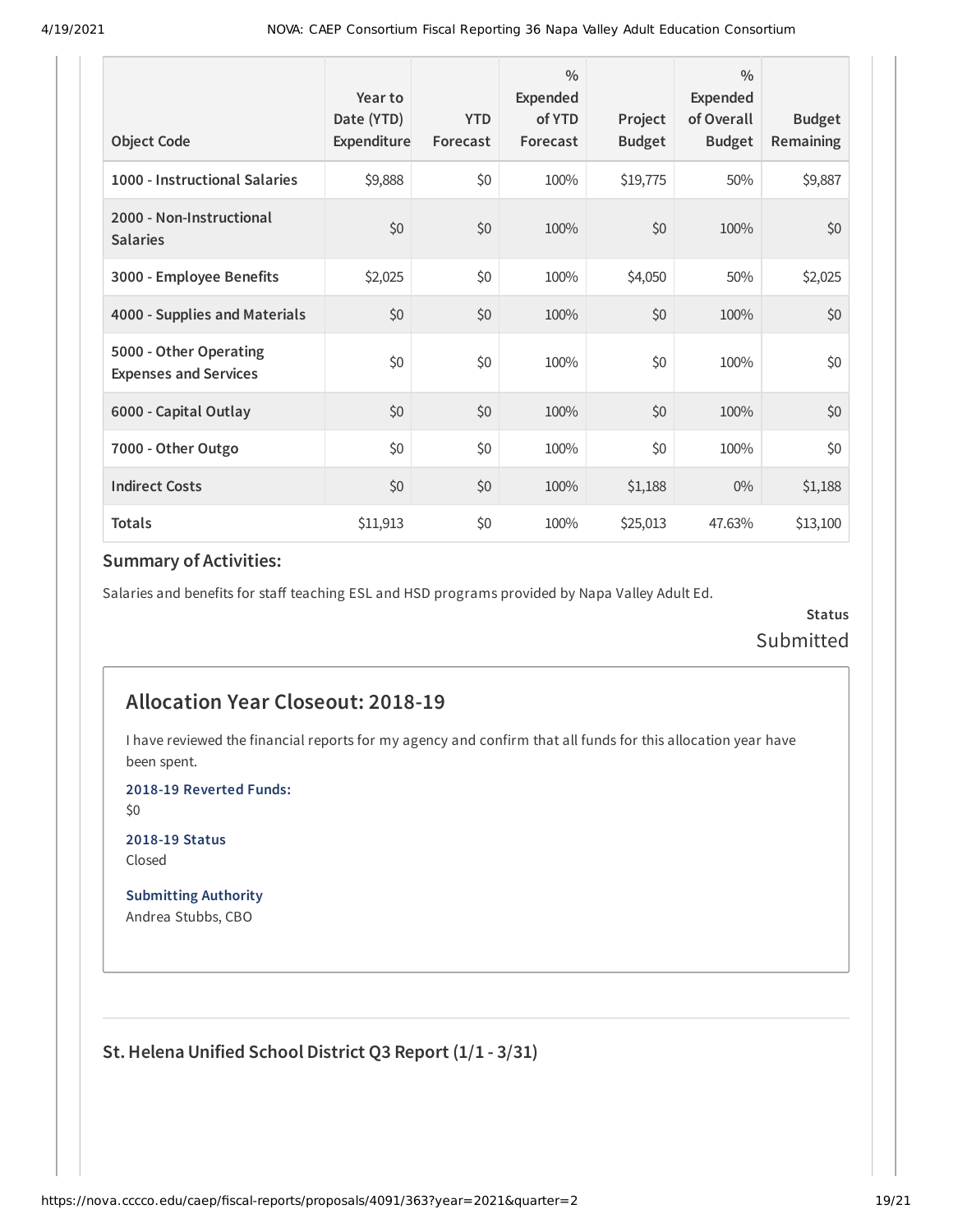| <b>Object Code</b>                                     | Year to<br>Date (YTD)<br>Expenditure | <b>YTD</b><br>Forecast | $\frac{0}{0}$<br>Expended<br>of YTD<br>Forecast | Project<br><b>Budget</b> | $\frac{0}{0}$<br>Expended<br>of Overall<br><b>Budget</b> | <b>Budget</b><br><b>Remaining</b> |
|--------------------------------------------------------|--------------------------------------|------------------------|-------------------------------------------------|--------------------------|----------------------------------------------------------|-----------------------------------|
| 1000 - Instructional Salaries                          | \$14,831                             | \$0                    | 100%                                            | \$19,775                 | 75%                                                      | \$4,944                           |
| 2000 - Non-Instructional<br><b>Salaries</b>            | \$0                                  | \$0                    | 100%                                            | \$0                      | 100%                                                     | \$0                               |
| 3000 - Employee Benefits                               | \$3,038                              | \$0                    | 100%                                            | \$4,050                  | 75.01%                                                   | \$1,012                           |
| 4000 - Supplies and Materials                          | \$0                                  | \$0                    | 100%                                            | \$0                      | 100%                                                     | \$0                               |
| 5000 - Other Operating<br><b>Expenses and Services</b> | \$0                                  | \$0                    | 100%                                            | \$0                      | 100%                                                     | \$0                               |
| 6000 - Capital Outlay                                  | \$0                                  | \$0                    | 100%                                            | \$0                      | 100%                                                     | \$0                               |
| 7000 - Other Outgo                                     | \$0                                  | \$0                    | 100%                                            | \$0                      | 100%                                                     | \$0                               |
| <b>Indirect Costs</b>                                  | \$0                                  | \$0                    | 100%                                            | \$1,188                  | $0\%$                                                    | \$1,188                           |
| <b>Totals</b>                                          | \$17,869                             | \$0                    | 100%                                            | \$25,013                 | 71.44%                                                   | \$7,144                           |

Salaries and benefits for staff teaching ESL and HSD programs provided by Napa Valley Adult Ed.

**Status** Unsubmitted

## **St.Helena Unified School District Q4 Report (4/1 - 6/30)**